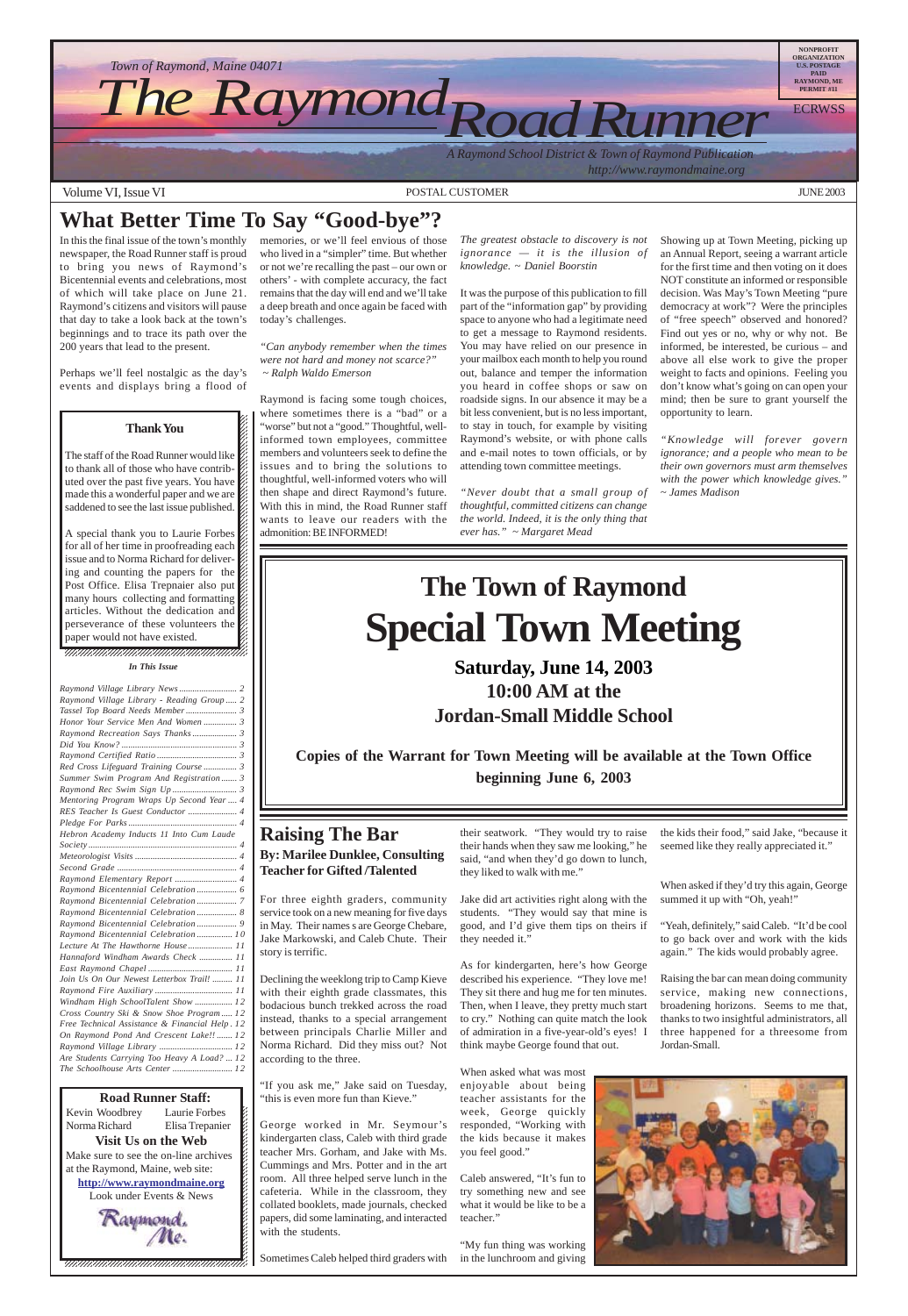| <b>June 2003</b><br><b>Events and Meeting Schedule</b> |               |                                                                            |                                                                                                                                             |                                                                                                                                                                                                                      |                                                                                   |                 |
|--------------------------------------------------------|---------------|----------------------------------------------------------------------------|---------------------------------------------------------------------------------------------------------------------------------------------|----------------------------------------------------------------------------------------------------------------------------------------------------------------------------------------------------------------------|-----------------------------------------------------------------------------------|-----------------|
| <b>SUNDAY</b>                                          | <b>MONDAY</b> | <b>TUESDAY</b>                                                             | <b>WEDNESDAY</b>                                                                                                                            | <b>THURSDAY</b>                                                                                                                                                                                                      | <b>FRIDAY</b>                                                                     | <b>SATURDAY</b> |
| 1                                                      | $\mathbf{2}$  | 6:30-8:00PM VC<br>Troop 800 Meeting<br><b>7:00PM TH</b><br>Selectmen       | 4<br>12:45-2:00PM<br>Raymond Rec Tennis<br><b>7:00PM RE</b><br>School Committee<br>7:00PM TH<br><b>Bicentennial Founders</b><br>Day Meeting | 5<br>8:00AM-2:30PM JS<br>Science Expo 7/8<br>9:15AM VL<br>Baby Time<br>9:45AM VL<br><b>Toddler Time</b><br><b>10:30AM VL</b><br>Preschool Story Time<br>6:30PM VL<br>Library Club Meeting<br>6:30PM KC<br>Lions Club | 6<br>Minor League<br>Playoffs Begin<br><b>Transistion Day</b><br>4th - 5th Grades | 7               |
| 8                                                      | 9             | 10<br>7:00AM-8:00PM JS<br>Special Referendum<br>Election<br>6:30-8:00PM VC | 11<br>12:45-2:00PM<br>Raymond Rec Tennis<br>All Day JS<br><b>JSMS Field Day</b>                                                             | $12$<br>9:15AM VL<br>Baby Time<br>9:45AM VL<br><b>Toddler Time</b>                                                                                                                                                   | 13<br>Major League<br>Playoffs Begin                                              | 14<br>Flag Day  |

|                                                    |                                                     | Troop 800 Meeting                                                                                                  |                                                                                                                         | <b>10:30AM VL</b><br>Preschool Story Time<br>Last Day Of School                                                                                  |                                                        |                                                                                                                                                                                                           |
|----------------------------------------------------|-----------------------------------------------------|--------------------------------------------------------------------------------------------------------------------|-------------------------------------------------------------------------------------------------------------------------|--------------------------------------------------------------------------------------------------------------------------------------------------|--------------------------------------------------------|-----------------------------------------------------------------------------------------------------------------------------------------------------------------------------------------------------------|
| 15                                                 | 16                                                  | 17<br><b>4:00PM TH</b><br>Planning Board Deadline<br>6:30-8:00PM VC<br>Troop 800 Meeting<br>7:00PM TH<br>Selectmen | 18<br>9:00AM VL<br><b>Library Board Meeting</b><br>12:45-2:00PM<br>Raymond Rec Tennis<br>7:00 PM JS<br>School Committee | 19<br>9:15AM VL<br>Baby Time<br>9:45AM VL<br><b>Toddler Time</b><br>10:30AM VL<br>Preschool Story Time<br><b>6:30PM KC</b><br>Lions Club         | 20                                                     | 21<br><b>BICENTENNIAL</b><br><b>FOUNDERS</b><br><b>DAY</b>                                                                                                                                                |
| 22<br>All Star Games                               | 23<br>7:00PM TH<br>Commprehensive Plan<br>Committee | 24<br>6:30-8:00PM VC<br>Troop 800 Meeting                                                                          | 25<br>12:45-2:00PM<br>Raymond Rec Tennis                                                                                | 26<br>9:15AM VL<br>Baby Time<br>9:45AM VL<br><b>Toddler Time</b><br>10:30AM VL<br>Preschool Story Time<br>7:00PM TH<br><b>Cemetery Committee</b> | 27<br>4:00PM TH<br><b>Board Of Appeals</b><br>Deadline | 28<br><b>TOWN OFFICE</b><br><b>CLOSED</b>                                                                                                                                                                 |
| 29<br><b>10:00AM TH</b><br>Appeals Board Site Walk | 30<br>7:00PM TH<br>Appeals Board                    |                                                                                                                    |                                                                                                                         |                                                                                                                                                  |                                                        | FB=Fire Barn<br>JS=Jordan-Small<br><b>KC=Kokatosi Campgnd</b><br>PS=Public Safety Bldg.<br><b>RE=Raymond Elementary</b><br>TG=Town Garage RT85<br>TH=Town Hall<br>VL=Village Library<br>VC=Village Church |

### **Raymond Village Library News**

#### **Plant Sale**

The very popular *Plant Sale* will be held at the library on Saturday, June 28, from 7am to noon, rain or shine. We hope people will be as generous in their donations as they have been in the past years. Because of this generosity, we always have a wonderful variety of perennials. We ask that the donations be brought to the library Friday, June 27, the night before, from 4 to 7pm and also that the plants be labeled.

#### **Book Sales**

The paperback book sale will begin on June 28 at the library. The hard cover book sale begins July 13 at 9am at the library. We are always accepting donations of books, videos, audio books, puzzles and CD's for the library collection and for these fundraisers. We rely on these donations for the success of both the plant and book sales. Both fundraisers contribute in a very large part to the library's budget.

#### **Book Discussion**

The Reading Group will be meeting at the library on June 26 at 7pm to discuss a selection of poems by Edna St. Vincent Millay. There will be reading copies available at the library by June 1. For more information call Jane at 655-5354.

#### **Annual Meeting**

The annual Raymond Village Library Club meeting will be

held at 6:30, June 5, at the library. There will be a buffet and election of officers. New members are welcome.

#### **Silent Art Auction**

The annual Silent Art Auction will begin in conjunction with Founders Day on June 21. The art, donated by local artists, will be exhibited at the library, until the conclusion on August 9. Bids will be taken during this period of time. Be sure to come in the library to view these beautiful works of art and place your bids. This is a wonderful way to add color and interest to your home at a reasonable cost.

#### **Exhibiting Artist**

The beautiful and creative portraits now hanging at the library until the middle of June are the work of Susan L. Mitchell. Susan graduated from the Portland School of Art and has a number of her murals in the Portland area: at One City Center, Tortilla Flat and Trinity Episcopal Church to name a few. She has a portrait business in Raymond and often works from photos. We are very pleased to have her art work creating an artistic atmosphere at the library.

#### **Evening of Mystery**

A diverse group of people stepped back in time to New Year's Eve 1899 and spent the evening in period costume and character. As victims expired and the plot thickened, the guests did their best to unravel the complicated sequence of clues to identify the murderer. Whether they performed like Sherlock Holmes or Dr. Watson, all those

attending proclaimed this library fundraiser a smashing success and are already looking forward to next year's. The \$850 raised will be for middle school age books at the library.

We would like to thank the Wohelo Lodge for hosting this event and the following businesses for their donations: Mr. D's Restaurant, Fishermen's Net, Sunset Variety, Mains' Pizza, Sebago Café, Danielle's Diner, Barney's Seafood, Raymond Food Market, Hannaford, Wal-Mart, Shaw's, Raymond Village Florist, Cabin Candlery, K and K Video, and Cricket's Corner.

#### **Hawthorne at the Hawthorne House**

With assistance from the Maine Humanities Council, the Raymond Village Library and the Hawthorne Community Association, Dr. Trudi Riesenberg will present a talk on Nathaniel Hawthorne at the Hawthorne House on Saturday, June 28, at 6:30, prior to the Association's Strawberry Festival. Dr. Riesenberg will introduce the author in a new perspective, focusing on his years in Rome, fellow American travelers to Rome in the 1850's and the result of Hawthorne's experiences in Rome, his novel: *The Marble Faun.*

Books and relevant material will be on display at the library during open hours. For further details, see this issue's bicentennial news items and look for the relevant article, "Lecture on Hawthorne at the Hawthorne House".

### **Raymond Village Library - Reading Group Report For April 2003**

#### **By: Claudia Trend**

This month we got personal: everyone brought in one of their favorite books. Here is the list of books we discussed:

*Windswept*, Author: Mary Ellen Chase (a Maine writer). Three generations who owned a farm in a remote part of Maine. Various ethnic immigrants, different cultures, all working together on the land.

*The Cazalet Chronicles*, Author: Elizabeth Jane Howard. Four books (series) about a generation during WWII - not a war book per se, but about life during the war, both in the US & England.

*Searching For Caleb*, Author: Anne Tyler. A man spends his whole life looking for his brother. This is about what happens along the way. Has unique characters, depth of emotions (guilt, love, humor & eccentricity).

*The River King* and *Practical Magic*, both by Author Alice Hoffman. The physical world takes on a magical & spiritual life of its own, in tune with what is going in some special people's lives.

*The Amateurs*, Author: David Halberstrom. Members of a rowing club who strive to make the 1986 Olympic trials. Non-fiction, about their competitive spirit as well as fierce loyalty and friendship.

*Levels Of The Game*, Author: John McPhee. Nonfiction about the tennis match between Arthur Ashe & Clark Graebner at Forest Hills - not just about the match but about the players themselves, along with a socio-economic commentary. Also recommended: *The Ransom Of Russian Art* by John McPhee.

*War Is A Force That Gives Us Meaning*, Author: Chris Hedges. The author is a war correspondent who suffered burnout from his coverage of conflicts/wars around the world. The book contains classical references, such as Shakespeare and Homer (not Simpson!). It is compelling, but not depressing, insightful and hopeful.

*The Chimpanzees Of Gombe*, Author: Jane Goodall.

Comparison of human and animal cultures. The chimpanzees exhibit some of the same human behaviors mentioned in the Chris Hedges book (above).

*Manneken Pis*, Related by: Vladimir Radunsky. Anti-war children's book about the legend of the fountain statue of the little boy in Brussels, Belgium. Even though it is a children's book, the subject matter may not be appropriate for all children.

*The Elements Of Style*, 3rd edition, Authors: William Strunk Jr. & E.B. White. Nonfiction, originally published in 1935 by Professor Strunk. Revised three times, yet still only 85 pages! Also called "the little book" by those of us, including E.B. White, who discovered it in college. Contains ruthless, almost insulting, directions for how to write really, REALLY well.

That's all for April Twenty-oh-Three. In May we are reading *The Samurai's Garden*. We meet on the last Thursday of the month at the Raymond Village Library at 7:00pm. Please call Jane Hubbell at 655-5354, if you need more information. Happy reading everyone!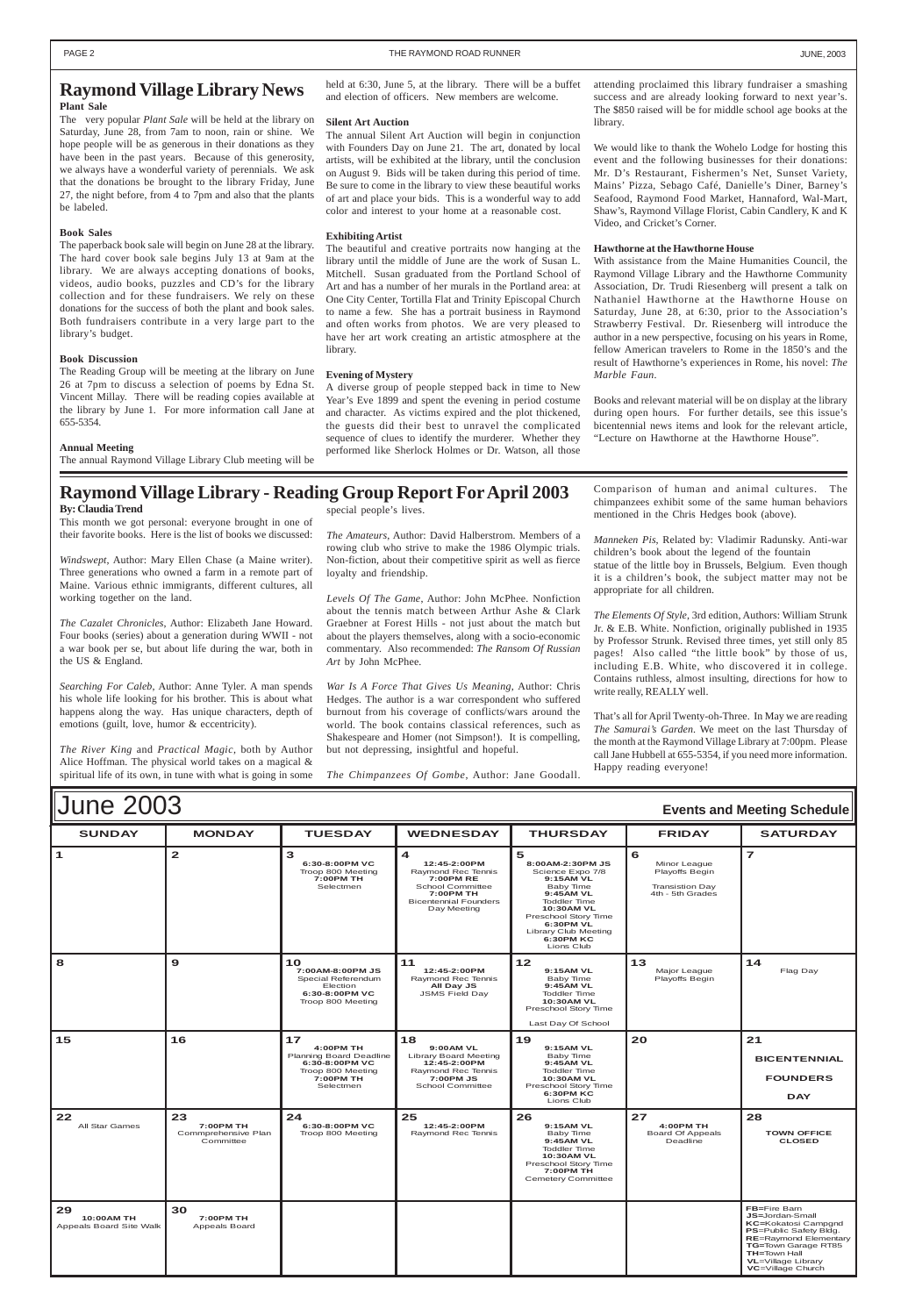## **Raymond Certified Ratio And Homestead Exemption By: Raymond Assessor's Office**

Each year the Town of Raymond must declare a certified ratio to the State of Maine. This ratio is a general statement of the relationship between sale prices and tax assessments for developed parcels. The certified ratio must be within 10% of the overall assessment ratio determined by the Maine Revenue Services annual audit. For 2003, the Maine Revenue Services determined the developed parcel ratio to be 80%. The Raymond Assessors have declared a certified ratio of 88%. Declaring the highest possible ratio benefits the Town because it preserves personal exemption levels.

The impact of a change in certified ratio is noted by a change in the amount of a standard tax exemption. If the certified ratio is 100%, a veteran's exemption reduces an assessed value by \$5,000; when the ratio is 88%, the value is reduced by \$4,400.

The certified ratio also affects the homestead exemption. In prior years, homestead exemptions reduced taxable valuations by \$7,000 adjusted by the certified ratio. However, in 2003, the legislature has modified the homestead exemption so that the amount of the exemption depends on the total property value. Now the certified ratio affects both the value cut-off and the exemption amount.

Eligible properties with values less than \$110,000 (\$125,000 x 0.88 certified ratio) will have their assessed values reduced by \$6,160 (\$7,000 x 0.88). Eligible properties with values at least \$110,000 but less than \$220,000 (\$250,000 x 0.88) will have their assessed values reduced by \$4,400 (\$5,000 x 0.88). Eligible properties with values of at least \$220,000 will have their assessed values reduced by \$2,200 (\$2,500 x 0.88).



| DATE                   | <b>TIME LOCATION</b>                           | TYPE OF CALL                                        |
|------------------------|------------------------------------------------|-----------------------------------------------------|
| <b>RESCUE</b>          |                                                |                                                     |
| 4/17/2003              | 226 ROOSEVELT TRAIL CAR ACCIDENT               |                                                     |
| 4/19/2003              | 23 THOMAS PND TRR CARDIAC                      |                                                     |
|                        | 4/19/2003 1513 NO. RAYMOND RD                  | <b>FIRE STAND-BY</b>                                |
|                        | 4/19/2003 2257 MOUNTAIN RD                     | <b>CAR ACCIDENT</b>                                 |
|                        | 4/21/2003 1536 WEBBS MILLS RD                  | DIFF. BREATHING                                     |
| 4/22/2003              | 930 HAWTHORNE RD                               | <b>MEDICAL EMERGENCY</b>                            |
|                        | 4/22/2003 1206 DAVIS FARM RD                   | <b>CHEST PAIN</b>                                   |
|                        | 4/23/2003 1937 MEADOW RD                       | <b>MEDICAL EMERGENCY</b>                            |
| 4/27/2003              | 903 MAIN ST                                    | <b>CHEST PAIN</b>                                   |
| 4/27/2003 2050 AI RD   |                                                | UNKN MEDICAL PROB.                                  |
| 4/29/2003              | 350 ROOSEVELT TRAIL DIFF. BREATHING            |                                                     |
| 5/1/2003               | 358 MEADOW RD                                  | SUBJ. COLLAPSED                                     |
| 5/2/2003               | 1528 OAKLEDGE RD                               | <b>CARDIAC ARREST</b>                               |
| 5/3/2003               | 1608 MILL ST                                   | <b>UNKN PROBLEM</b>                                 |
| 5/5/2003               | 1525 WEBBS MILLS RD                            | CARDIAC                                             |
| 5/6/2003               | 958 M/A GRAY                                   | <b>ATTEMPTED SUICIDE</b>                            |
| 5/7/2003               | 1329 ROOSEVELT TRAIL DIFF. BREATHING           |                                                     |
| 5/7/2003               | 2041 WEBBS MILLS RD                            | <b>MEDICAL EMERGENCY</b>                            |
| 5/8/2003               | 1424 ROOSEVELT TRAIL SIEZURE                   |                                                     |
| 5/8/2003               | 1706 M/A WINDHAM                               | MEDICAL EMERGENCY                                   |
|                        | 5/10/2003 2025 ROOSEVELT TRAIL DIFF. BREATHING |                                                     |
|                        | 5/10/2003 2042 EGYPT RD                        | FIRE STAND-BY                                       |
|                        | 5/11/2003 1418 WEBBS MILLS RD CAR ACCIDENT     |                                                     |
|                        | 5/11/2003 1418 WEBBS MILLS RD                  | <b>CAR ACCIDENT</b>                                 |
| 5/12/2003              | 37 CAPE RD                                     | <b>OB/ PREGANCY</b>                                 |
|                        |                                                | 5/14/2003 1628 ROOSEVELT TRAIL INJURIES FROM A FALL |
| 5/15/2003              | 748 ROOSEVELT TRAIL DIFF. BREATHING            |                                                     |
| <b>FIRE</b>            |                                                |                                                     |
| 4/17/2003              | 226 ROOSEVELT TRAIL CAR ACCIDENT               |                                                     |
|                        | 4/19/2003 1513 NO RAYMOND RD                   | <b>GRASS FIRE</b>                                   |
|                        | 4/19/2003 2257 MOUNTAIN RD                     | CAR ACCIDENT                                        |
|                        | 4/20/2003 1712 M/A CASCO                       | WOODS FIRE                                          |
|                        | 4/21/2003 1732 SWANS RD                        | <b>UNPERMITTED FIRE</b>                             |
| 4/22/2003              | 930 HAWTHORNE RD                               | <b>RESCUE ASSIST</b>                                |
| 4/22/2003 1030 MAIN ST |                                                | <b>UNPERMITTED FIRE</b>                             |
|                        | 4/23/2003 1937 MEADOW RD                       | <b>RESCUE ASSIST</b>                                |
| 4/27/2003              | 850 AROUND TOWN                                | <b>BURNING PERMITS</b>                              |
|                        | 4/28/2003 1516 M/A WINDHAM                     | <b>WOODS FIRE</b>                                   |
|                        | 4/28/2003 1705 M/A NEW GLOUC.                  | <b>WOODS FIRE</b>                                   |
|                        | 4/28/2003 2134 SPILLER HILL RD                 | <b>SMKE INVESTIGATION</b>                           |
|                        | 4/29/2003 908 M/A WINDHAM                      | <b>STATION COVERAGE</b>                             |
| 5/2/2003               | 1528 OAKLEDGE HILL RDRESCUE ASSIST             |                                                     |
| 5/2/2003               |                                                | 1109 ROOSEVELT TRAIL FIRE ALARM SOUNDING            |
| 5/3/2003               | 2153 MEADOW RD                                 | <b>UNPERMITTED FIRE</b>                             |
| 5/3/2003               | 2339 VIOLA AVE                                 | <b>UNPERMITTED FIRE</b>                             |
| 5/6/2003               | 958 M/A GRAY                                   | <b>RESCUE ASSIST</b>                                |
|                        |                                                | 5/10/2003 1900 ROOSEVELT TRAIL UNPERMITTED FIRE     |
|                        | 5/10/2003 2042 EGYPT RD                        | <b>CHIMNEY FIRE</b>                                 |
|                        | 5/10/2003 2123 WEBBS MILLS RD                  | <b>UNPERMITTED FIRE</b>                             |
|                        | 5/10/2003 2329 SWANS RD                        | <b>UNPERMITTED FIRE</b>                             |
|                        | 5/11/2003 1418 WEBBS MILLS RD                  | CAR ACCIDENT                                        |
| 5/14/2003 2146 GORE RD |                                                | PROPANE HEATER PRB                                  |
| 5/15/2003 901 CAPE RD  |                                                | PROPANE HEATER FIRE                                 |

#### **Honor Your Service Men And Women**

The Town Office is displaying pictures and brief biographies of our residents who are now serving in the Armed Forces. If you have a family member now serving, please let us post their picture and biography to honor them in their duty to our country.

## **Tassel Top Board Needs Member**

The Tassel Top Board of Directors is looking for a new member to serve in helping to plan the operation of Tassel Top Park. The Board meets in the spring to set up the program for the park, oversees the operations of the park during the summer and has a meeting in the fall for summation of the summer season.

If you are interested in being a Board member, please call Louise Lester, Town Clerk, at the Town Office at 655-4742 or email louise.lester@raymondmaine.org.

# **Red Cross Lifeguard Training Course**

Raymond Recreation Association will offer a Lifeguard Training course at Crescent Beach in Raymond.

Dates are August 4 through 8; the instructor is Joni Merrill. Students must be at least 15 years of age and pass a swim screening test. The cost is \$100, which includes text and equipment.

Registration is Wednesday, June 4, from 6 to 7:30 at JSMS cafeteria

Call Joni at JSMS, if you have questions.

# **Summer Swim Program And Registration**

Raymond Recreation Association will offer Red Cross swim lessons for Levels 1 through 7, as well as Water Safety Instructor Aid for those who have already passed level 7. Location is Crescent Beach in Raymond.

Water Safety Instructors are Grace Leavitt and Lizzi Crocket. Dates are: June 30 to July 25. No class on July 4. Lessons begin at 9 and run until 3. Children are placed in classes by skill level. Cost is \$20 with \$15 for each additional sibling Registration is Wednesday, June 4, from 6 to 7:30 at JSMS cafeteria (we apologize for date error in last Roadrunner).

Call Pat at 655-4657, if you have questions.

## **Raymond Recreation Says Thanks To Volunteers!**

The 2002 – 2003 year has been one of our most successful, with fun and instruction in each of the programs from winter indoor and summer outdoor swimming to alpine and cross country skiing and snow shoeing, and from karate to soccer and basketball and tennis, cross country running and dance.

With the spring sports still in full swing and swimming gearing up for a beautiful warm summer, the Board of Directors wishes to say a special "thank you" to all who have contributed in any way to our programs this year. As volunteers, our greatest satisfaction comes in seeing the smiles on the faces of the children who are learning and enjoying themselves. In our programs, every child is a star!

We hope to see you all involved again next year and invite others to join us!

## **Did You Know?**

#### **By: Tasha Carson**

Editor's Note: *This month's student writer is seventh grader Tasha Carson. Tasha loves to read and has enjoyed writing ever since she can remember. An outdoor enthusiast, she enjoys exploring and sports, especially field hockey and basketball*.

Let the good times roll! Step back into time with two fascinating ladies who were once schoolteachers. That's what I did when I talked with the Edwards sisters, Dorothy and Berenice.

Walking into their home on North Raymond Road was like going into another century. The kitchen wood stove was exquisite with its old-fashioned markings. In the living room I saw family pictures in huge frames with detailed decorations. The house that they live in now is the house they grew up in with their parents.

Their family owned a farm, and there were chores to do every day. "We had to milk the cows, fill the wood box, do the dishes, " Dorothy said. Then there was picking the strawberries, raspberries, tomatoes, and peas that their family grew.

During family get-togethers, the children would play spin

the top and croquet. They also made old-fashioned ice cream and used the strawberries that they grew on the farm.

During their school years they had to walk two miles to get to their one-room schoolhouse which had eight grades. There were no snowplows in those days. After snowstorms, their father used to roll the snow on the roads using six horses and a big roller.

When they were in the seventh grade, their family got its first car. Dorothy recalled, "You didn't have to have a license back then. My father just took a ride with the man he bought the car from, and that's how he learned to drive."

After college (Dorothy said that one of her most memorable experiences was getting her diploma), both sisters became teachers and taught for over forty years. Dorothy taught algebra and geometry and Berenice the business courses.

Just like today, most students looked forward to the school day, but "some students didn't want to go," recalled

Dorothy. They enjoyed teaching and kept busy during those years. "Some of my students still come to see me," said Dorothy.

Both sisters have enjoyed special hobbies and talents. Berenice grew up playing the piano and organ. "I played

full time for the church for 23 years," she said, "plus substitute work before that. I still play when anyone wants time off." Dorothy enjoyed stamp collecting for ten years.

Folks around Raymond probably remember their older brother, Carlton Edwards, who was in local and state politics for fifty-three years. He served as a selectman and was also in the State Legislature.

Dorothy and Berenice spoke with admiration of their mother Keziah who died at the age of 98. "She once held the gold-headed cane," explained Berenice, an honor given to the oldest resident of the community.

Though stepping into their home was like stepping back in time, there are modern touches, too. These ladies have kept up with the times and even own their own PC, complete with e-mail.

After interviewing Dorothy and Berenice, I have a new perspective on things and really appreciate my own life even more.



*Sisters and long time Raymond residents Dorothy and Berenice Edwards show student writer Tasha Carson the antique wood stove in their kitchen. Read more in "Did You Know?"*

## **Raymond Rec Swim Sign Up**

Wednesday, June 4 Jordan-Small Cafeteria 6 – 7:30pm

Date correction from Roadrunner information Dates: June 30 – July 25, 2003 Cost: \$20.00/ \$15.00 siblings Red Cross Learn to Swim Levels 1 - 7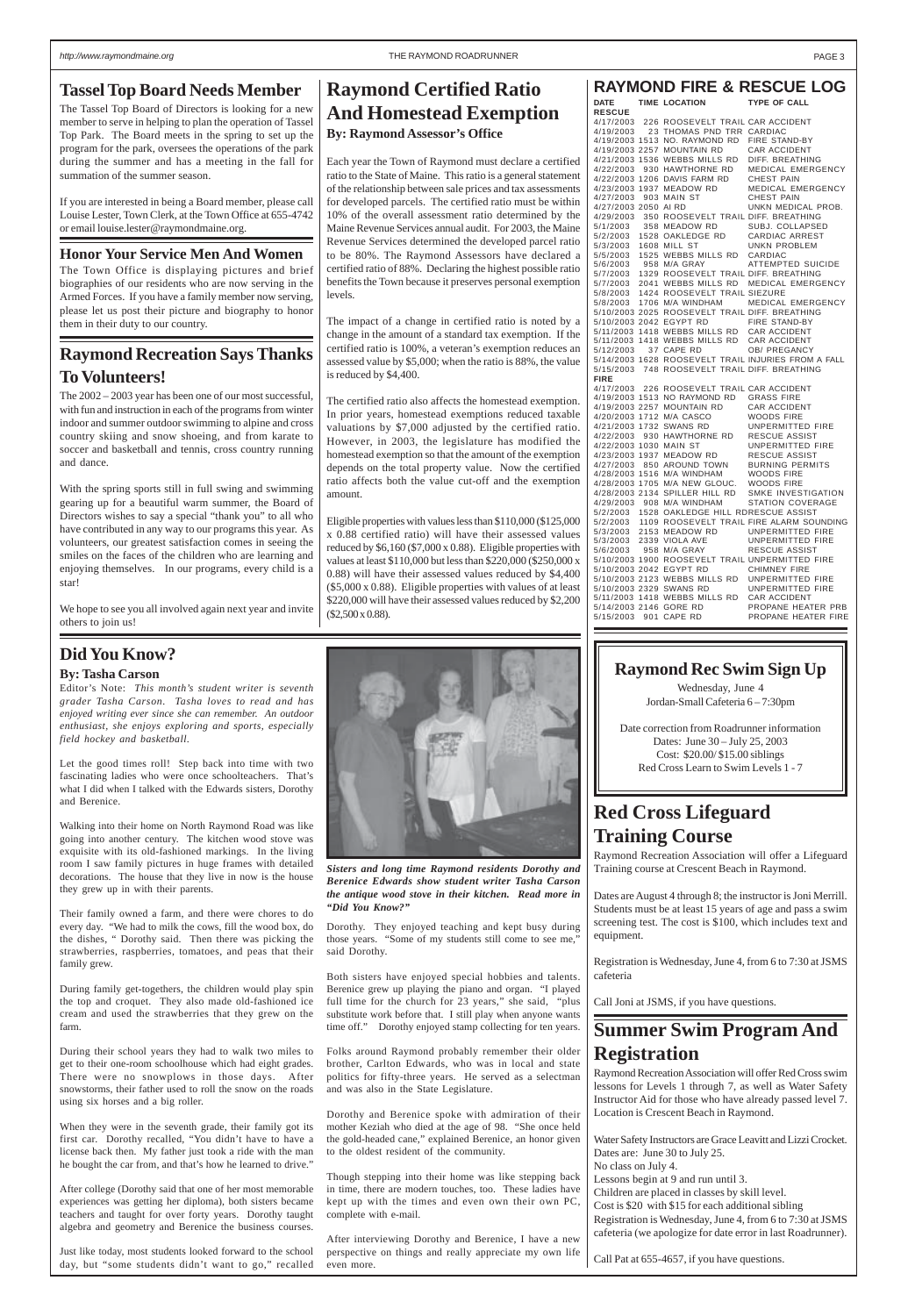# **Hebron Academy Inducts 11 Into Cum Laude Society**

The Hebron Academy community celebrated scholarship and the 75th anniversary of its Cum Laude Society chapter. Fifteen students were honored at the ceremony, which included the induction of eleven new members and an address by guest speaker Elaine Tuttle Hansen, president of Bates College.

In her address to the Cum Laude Society and the school, Dr. Hansen referred to the values that Bates College and Hebron Academy share, including the concept of "learning for learning's sake." She referenced works by the Catholic scholar and philosopher John Henry Cardinal Newman, and mathematician, logician and philosopher Afred North Whitehead, and their philosophy of the need for and value of education.

Modeled after Phi Beta Kappa, the Cum Laude Society was founded in 1906 to recognize academic achievement in secondary schools. Cum Laude now consists of nearly 350 chapters, primarily in independent schools in the United States. Membership in the Cum Laude Society is Hebron Academy's highest academic honor.

Newly inducted this year were: Timothy B. Curtis '03 of Raymond; Kevin P. DeSorbo '03 of Raymond; Danielle M. Gagne '03 of Poland; Sarah H. Longley '03 of Norway; Sara D. Marquis '03 of Mechanic Falls; Rachel L. Sukeforth '03 of Litchfield; Carolyn A. Curtis '04 of Hebron; Laura E. Fleck '04 of Auburn; A. James Quinlan '04 of St. John's, Newfoundland; Laura E. Sheffield '04 of Brigham City, Utah; and Jason E. Staats '04 of Knoxville, Tenn. The new members join four seniors inducted last year: Leland E. Barker, Jr. of Buckfield; Meghan K. Gillis of Whycocomagh, Nova Scotia; Nathan S. Harmon of Gray and Shayna C. Magur of Poland.

# **Pledge For Parks At The Raymond Elementary School**

Town Manager Don Willard was the guest of honor at the May 16, 2003, morning opening at the Raymond Elementary School. Mr. Willard, on behalf of the Raymond community, accepted a check for \$1150 to benefit Raymond's parks. These funds were raised by the elementary children through the Pennies for Parks and Pledges for Parks programs, coordinated by teacher Dennis Woodruff. Ms. Parisi's second grade and Mrs. Blanchard's fourth grade were the winning classes. The Raymond PTA will treat these students to an ice cream party to celebrate their winning efforts. Mr. Willard thanked the children for their very generous donation and shared that the money would be used to purchase a handicapped beach wheel chair to be used at Tassel Top Park.

# **Raymond Elementary School Teacher Is Guest Conductor**

Patti Gordan, Raymond Elementary School music teacher, was the choral conductor at this year's Maine District II Elementary Music Festival. The festival chorus, held on April 2 in Yarmouth, featured 120 singers from 32 area schools.

### **Beginning And End**

By: Taylor Parker, Jordan-Small Middle School

From the fires, from once it came,. Now it's going to do the same.

> Bring back the evils to kill, Everyone with its free will,

Only five people can can stop the tangle, Because only they are angels,

> With their power and might, They are not afraid to fight,

Although they may lose their lives, They can return to the skies,

With their light that brightens the sky, All evil is going to die,

> Many other had died, And many others have tried,

But with faith they will prevail, And there is no way they could fail,

> If they do, stop the pain, Good will rise yet again,

How much good does it take, When all that lives is at stake?

## **Raymond Elementary Report By: Norma Richard, Principal**

After a very, very long winter and a cold and wet spring, our students are looking forward to a well-deserved summer vacation with their families. I would like to encourage each of them to make learning a family affair during the next few months. This will extend the children's skills and help them to be prepared for school when they return in late August. Reading is one of the most important ways to assure a child's success in school, and the Raymond Village Library should be part of each family's summer routine. The library's summer reading program is great fun, and I encourage our students to participate in this year's program which is all about DOGS. Children can also enhance writing skills by keeping a journal, writing letters or e-mails to friends, and sending postcards from family trips and vacations. Math skills can be practiced each time you go shopping or to the grocery store. Your children will benefit from these and other activities.

We have several staff members at the Raymond Elementary School who will not be returning next year. I would like to take this opportunity to thank them for their many years of outstanding service to students and their families. Mrs. Kathie Hawkes is retiring after 17 years of teaching, first as a cued speech interpreter and later in first grade. Through the years she has shared with her first graders many exciting experiences from her work in the Peace Corps, and I will always remember the African songs she taught her students to sing at Good News. Ms. Jan Williams has been on leave this year after the birth of her daughter Emily. Ms. Williams will be staying home next year with her family. She has been a teacher in Raymond since 1984, doing outstanding work especially at the first and second grade levels. Lynda Tomlinson is retiring from her position as educational technician after15 years of service to the district. She has been a great support to students in the special education program. I would like to wish all three of them only the very best next year and in the future.

We will be honoring our school volunteers on June 10 for sharing their talents, interests, and skills with our students and teachers. Volunteers have logged in thousands of hours this year, working in classrooms, assisting in the library, and helping throughout the school. Their efforts are much appreciated and always valued. We encourage parents and community members to consider volunteering next year. Our students benefit in more ways than I can describe, and so do the volunteers.

# **Meteorologist Visits Second Grade**

Alumnus of Jordan-Small School Russ Murley visited Ms. Bottoms, Ms. Parisi, and Mrs. Tarr's second grade classes on Tuesday, April 8th.

Russ spoke to the children about what it takes to be a meteorologist, since it was in fifth grade when he first knew he had an interest in this field. He emphasized a strong math, science & technology background. He talked about different weather symbols and instruments, answered many questions, and passed out weather maps to all of the children.

The children presented him with a book, Thundercake, by Patricia Polacco. On the news that night, he talked about his visit to Raymond and showed the thundercake that Ms. Parisi's class had made for him. His enthusiasm for weather was electrifying!





*Claudette and Patty make place mats for a Senior Supper*

## **Mentoring Program Wraps Up Second Year By: Lori Rand**

In early May the Raymond Mentoring Partnership held a community workshop on building resiliency in youth. Over 20 people attended, including mentors, scout leaders, coaches and interested parents. We also sponsored a successful  $5<sup>th</sup>$  and  $6<sup>th</sup>$  grade dance/ sports night at Jordan-Small Middle School.

Deputy Joe visited the program at Raymond Elementary for a second time so we could check out the new police car. The Raymond Extended Day program was invited to participate in the visit as well.

We have planned a year-end celebration at Fairpoint on Notched Pond. Mentors and mentees will enjoy teambuilding activities with Kieve facilitators for an afternoon before joining their families for a barbecue.

Some final activities include community service projects, such as visiting the town office to help supply the food pantry, serving again at the senior supper and replanting the flower garden at the playground on Mill Street. Building an organic community garden in collaboration with the RED program is also in the works.

Debra Martin has worked closely with the Sheriff's Department to coordinate a two-day workshop with the Harlem Rockets basketball team in late June. About 60 students from the middle school will play with the Rockets, using basketball as a way to build confidence and teamwork, and simply have fun!

Next fall we hope to expand the program to include more middle school and high school students as mentors. To learn more about us, call Lori Rand or Debra Martin at 655- 8672 ext. 107, or e-mail us at mentor@raymondmaine.org.

## **Summer Art Classes For Kids!**

Taught by a Maine College of Art Graduate At the Riverside Hall in Raymond Thursdays July 10th – Aug. 28th, Open enrollment For kids ages 8-13 FMI please call Maya at 318-0302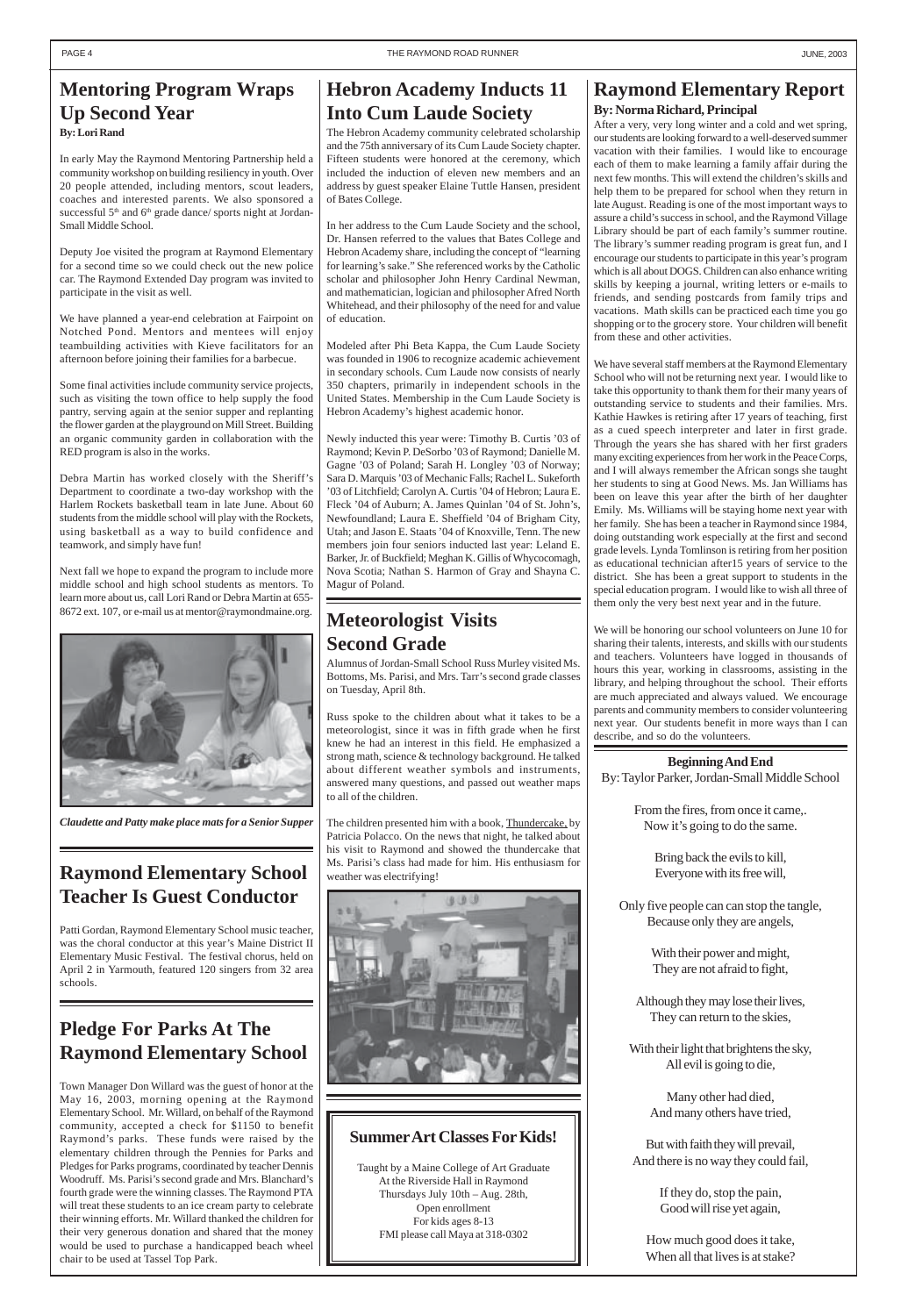

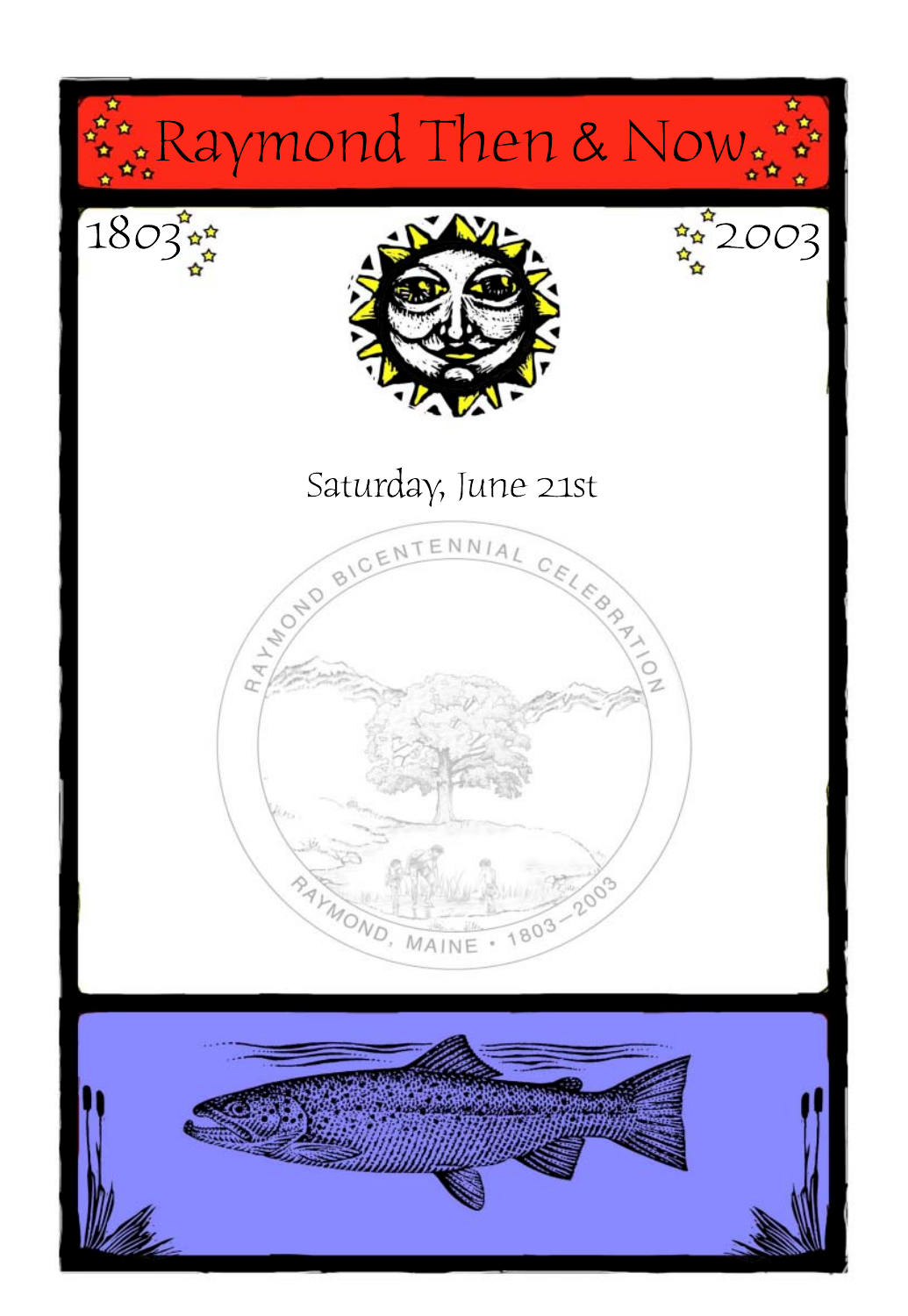# **Attention Parade Participants**

We would like to have parade participants arrive at 9:30 on the 21st in order to begin the line up. We will meet at Canal Road (beside Sunset Variety) for line up. There will be limited parking at Sunset Variety and more parking at Raymond Elementary School with bus transportation available. There will be no parking along Main Street, in order to have room for all the parade attendees. We will be calling you to confirm your participation and collect information about your group, so if you do not hear from us by June 14th, please call us: Brenda Olsen (655-4670) or Karyn Knights (655-3926).

## **Calendar of Events**

|                    | $\mathbf{r}$               |                        |                   |               |
|--------------------|----------------------------|------------------------|-------------------|---------------|
| When               | <b>What</b>                | <b>Where</b>           | <b>Contact</b>    | <b>Phone#</b> |
| June $21^{\rm st}$ | Founders Day               |                        | Deb Cutten        | 655-2877      |
|                    |                            |                        | Sue Ellen Gendron | 655-4463      |
| 7:30 am            | 5k/10k Road Race           | Race Route             | Louise Lester     | 655-4224      |
| 7:30-9:30          | Pancake Breakfast          | Raymond Village Church | Brenda McMackin   | 655-7909      |
| 10:00-11:00        | Parade                     | Main Street            | Brenda Olsen      | 655-4670      |
|                    |                            |                        | Karyn Knights     | 655-3926      |
| 11:00-11:30        | <b>Dedication Ceremony</b> | Fire & Safety Building | Denis Morse       | 655-2725      |
| 11:30-4:30         | Fair                       | <b>RES &amp; JSMS</b>  | Deb Cutten        | 655-2877      |
|                    |                            |                        | Sue Ellen Gendron | 655-4463      |
| 4:30-6:30          | Pig Roast                  | Raymond Village Church | Brenda Olsen      | 655-4670      |
| $-7:00$            | Boat Regatta               | Jordan Bay             | Phil Michaud      | 655-2722      |
| $\sim$ 9:00 pm     | Fire Works Display         | Jordan Bay             | George Bartlett   | 892-5914      |
|                    | Open Houses                |                        |                   |               |
| $12-4$             | Riverside Grange           | Raymond Hill Rd.       |                   |               |
| 12-4               | Clough's Store             | Webbs Mills Rd.        |                   |               |
| 12-4               | <b>Baptist Church</b>      | Raymond Hill Rd.       |                   |               |
| $12-4$             | East Raymond Chapel        | Webbs Mills Rd.        |                   |               |
| June $28^{\rm th}$ | Hawthorne House            | Strawberry Social      | John Manoush      | 655-7660      |
|                    | History Tour & Picnic      |                        | Deb Blanchard     | 655-8672      |

# **A Day Worth Remembering**

When we started to plan Raymond's Bicentennial Celebration we asked ourselves what our goal was for this Event. We concluded that we wanted to create a funfilled day which would honor our Town and its people, and we wanted to have something for everyone to enjoy. In other words, we wanted to create a memorable occasion for all. We hope that we succeed.

In order to defray some of the costs of putting on an Event like this and so that people can take home a memento from the Celebration, we will have a variety of Commemorative Items available for sale. These will include T-shirts, travel mugs, water bottles, pencils, beach balls & Frisbees. We hoped by selecting this variety of items that there would be something in everyone's price range, even the children's. The Commemorative Items will be sold at the Fair on Founders Day, so look for our table at Raymond Elementary School. The T-shirts will also be sold at True Value Hardware, Community Pharmacy and at Town Hall throughout the summer.

# **Don't Miss The Raymond-Casco Historical Display At The Bicentennial Fair**

# It's Bicentennial Time In Raymond

The Raymond-Casco Historical Society will have unique displays and antiques to view in the modular building at Jordan- Small Middle School throughout the day. Members of the Historical Society will be on hand to answer your questions. There will also be 2 slide presentations and a film depicting historic Raymond. Between noon and 1:00 pm Linda Griffin will make a slide presentation identifying Raymond's antique homes. She will explain architectural styles and will show examples of each style. From 1:30 to 2:30 Ernie Knight's Then & Now slides will be shown. At 3:00 footage from old home movies filmed by Reginald Brown depicting ice cutting and other traditional activities

from Raymond's past will be shown. Anyone who visits the Historical Trailer may enter a drawing for a gas grill & utensils donated by Plummerville Cottages (the Allen family) who are celebrating their 75 year in business.

The Historical Society will also be selling trivets, mugs and the *Historical Gems of Raymond*. The Society is still looking for anyone who may have old items, collections or whatever, who would like to display them for the Fairgoers' pleasure. If interested, please get in touch with Betty McDermott at fmcderm1@maine.rr.comm 655-4646 or Wayne Holmquist wholqui@maine.rr.com 655-7672.

*Lovage* - as a tea to relieve faintness, sore throat, fevers. *Melilot* - Martha Ballard used this in an ointment for lame joints.

# **Raymond Bicentennial Garden Notes**

**By: Jane Hubbell**

17th & early 18th century New England gardens were primarily for substance and survival. Recreated 18th century gardens emphasize vegetables such as turnips, parsnips, carrots, radishes, cucumbers, & onions. Tomatoes & eggplant came later, as did "parlor" gardens for flowers. Herbs for culinary & medicinal use were planted along with the vegetables. Jefferds Tavern in York has a good example of such a kitchen garden.

The gardens at Tate House in Portland contain plants known to be in the family's gardens between 1755 & 1803. The terrace gardens, bordered with English lavender & common thyme, contain old English roses, creeping thyme, rue, hearts-case & johnny-jump-ups. There are 14 medicinal herbs including lady's mantle, foxglove, pot marigold, hyssop, horehound, wormwood, yarrow, & feverfew. Among the 19 culinary herbs are nasturtium, parsley, rosemary, borage, sage, dill, sorrel, tarragon, coriander, chervil, chives, & lemon balm. Other plantings typical of the period are chamomile as a ground cover, lilacs, fruit trees, Eglantine roses & pasture roses.

Martha Ballard, of *A Midwife's Tale* by Laurel Thatcher Ulrich, maintained substance & survival gardens in the Hallowell area at least from the late 1780's through 1810. Over the years she writes of her green peas, flax, beans, corn, beet greens, watermelon, turnips, cabbage, cucumbers, squash, musk melons, quince and apple trees, potatoes, strawberries, and pumpkins. She writes also of the difficulty of starting new gardens, kitchen gardens being the woman's responsibility, and she faced the same problems we all do: rocky, usually acid soil, and a short growing season. Herbs she grew included anise, saffron, sage, chamomile, hyssop, sage, yarrow, coriander, marigolds for medicinal purposes, & comfrey. She used both wild & cultivated herbs in her practice, harvesting wild plantain, Solomon's seal, basswood, snake root, burdock leaves, cold water root (an Indian remedy), agrimony, and melilot (a kind of sweet clover), among others. As did other pioneer women, she probably learned some Native American herb uses. Saving and trading seed was important, as was ordering herbs that couldn't be

grown locally.

So, all of the plants mentioned above would likely have been included in the gardens or woods of Raymond around 1803. Vegetables and field crops not mentioned above might have included horse radish, kale, salsify, and several kinds of common garden beans.

The pleasure gardening for esthetics came later, but was flourishing by mid-century. Shrubs, trees, and vines that would have been introduced to gardens once the necessities were secure and time/affluence permitted included several varieties of clematis, sweet pepperbush, dogwood, ash, locust, honeysuckle, crabapple, peony, fir, spruce, pine, poplar, & cherry.

#### **Early Uses of Some Herbs:**

*Agrimony* - leaf, flower, root; a mild astringent, spring tonic tea, gargle for sore throats & colds, ointment for external wounds & sores.

*Anise* - mixed with manna and senna to make a laxative. *Basswood* - a poultice for some swellings.

*Chamomile* - as a tea for colds & a gargle for sore throats.

*Coriander* - to relieve cramps, expel gas, & strengthen the stomach; a massage oil to rub on painful joints & to ease rheumatism.

*Comfrey* - thought to help intestinal problems, diarrhea, whooping cough, bleeding piles; as a blood purifier; thought to mend broken bones, but what it did was reduce the swelling; a poultice for wounds, bruises, ulcers, &

#### fractures.

*Feverfew* - a remedy for headaches.

*Horehound* - in making cough drops & syrup. *Hyssop* - used in a bath to sooth aching muscles. *Lady's Mantle* - a relief for various women's problems. *Lemon Balm* - in salves or ointments to treat wounds; a tonic tea.

*Parsley* - as a diuretic, antiflatulent, & calmative; an aid to digestion.

*Pot Marigold* - really calendula. Used as a wash for sore

eyes; in a tea to treat colds, fevers, and cramps. *Yarrow* - thought to have astringent qualities.

#### **For Further Information:**

Favretti, Rudy & Joy. *For Every House a Garden: A Guide for Reproducing Period Gardens*. 1990. Lebanon, N.H., University Press of New England.

Favretti, Rudy & Joy. *Landscapes and Gardens for Historic Buildings.* 2nd Edition, 1997. New Y o r k, Rowman & Littlefield Publishers, Inc.

Hancock, Tarrant. *The Gardens of Maine: A Guide to Gardens Open to the Public*.

Leighton, Ann. *American Gardens of the Nineteenth Century "For Comfort and Affluence"*. 1987. Amherst, MA, The University of Massachusetts Press.

Thaxter, Celia. *An Island Garden*. 1894. Reprint 1988. Boston, MA, Houghton Mifflin Co.

Turcotte, Patricia. *The New England Herb Gardener:*

*Yankee Wisdom for North American Herb Gardeners*. 1991, Woodstock, VT. The Countryman Press.

Ulrich, Laurel Thatcher. *A Midwife's Tale: The Life of Martha Ballard, Based on Her Diary, 1785-1812*. 1991. New York, Alfred A Knopf.

#### **Also Useful:**

Hemphill, John & Rosemary. *Herbs: Their Cultivation and Use*. 1987. Poole, England, Blandford Press.

*Herbs and Edible Flowers*, a Taylor Pocket Guide. 1990. Boston, MA, Houghton Mifflin.

(The 2nd Favretti book and the Hancock, Turcotte, and Ulrich books are the primary sources of the information on this sheet)

Special thanks to Master Gardener Karen Henderson, who is associated with Strawberry Bank Museum.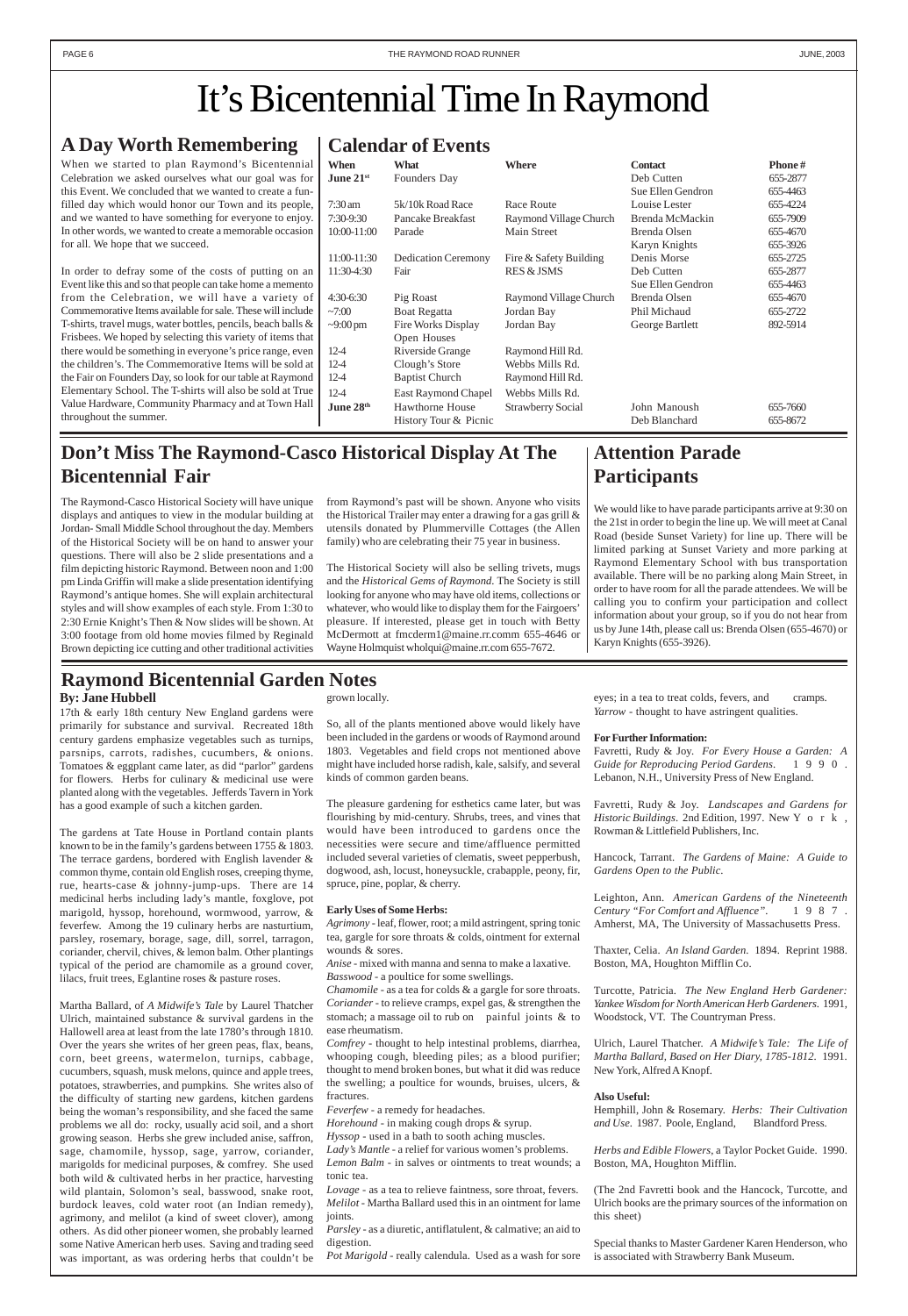# **Businesses**

Would you like to contribute to Raymond's Bicentennial Celebration?

How:

- Donating goods and/or services to be used in the celebration or given as prizes
- Sponsoring an event at the celebration
- Making a cash donation to be used to purchase goods, services or prizes

If you don't feel you could do any of these things, perhaps you'd consider participating in the event by having some kind of birthday celebration at your business either on Founders Day or sometime during this summer. Some ideas might include having an open house and serving light refreshments, having a sale and/or specials in honor of the Town's Bicentennial, or even having employees dress in period garb.

Your contribution will be listed in our publicity, event program and announced on the day of the celebration. If you choose to do something at your place of business we will mention that as well.

If you would like to participate in the celebrations, or if you have any questions, please contact Deb Cutten at 655-2877 (dcutten@maine.rr.com) or Sue Ellen Gendron at 655-4463 (jeffsueellen@pivot.net).

# **Raymond Bicentennial Birthday Cake Contest**

# **Open House Featuring Penny | Attention Raymond Candy Sale At Clough's Store**

**Prepared by John and Kim Manoush, April 12, 2003** The Town's birthday party would not be complete without a cake – or several cakes. We are holding a contest and awarding prizes in two categories, as shown below. The prizes will be free season's passes to Tassel Top Beach.

To enter, prepare your best-decorated cake, fill out the entry form and bring both to the judging table at the Raymond Elementary School before 12 Noon on June 21. No candles, please. Cakes will be numbered to keep the identity of contestants secret, and the winners will be announced at 1:30.

A panel of local food experts will judge the cakes based on the following criteria:

For Best Decorated – Originality, appropriateness to the

Raymond Bicentennial theme, attractiveness. For Best Tasting – Texture and flavor of frosting; texture and flavor of cake.

Following the contest, the cakes will be served as refreshments, so every entry will be helping the Town raise money from this event. To enter, simply jot down your name, phone number, flavor of cake and frosting, and a brief description (size and decoration) and bring it along with your masterpiece. If you have questions, call John and Kim at 655-7660 or e-mail us at jmanoush@pivot.net.

Please mail your name, address, phone number and directions to your home by June  $15<sup>th</sup>$  to:

Faith Vance, owner of E. R. Clough's store, has been stocking up on penny candy and soda pop in anticipation of the Open House she will be participating in for Founders Day. The store, which is a fun place to visit any day of the year, will be especially relevant on Founders Day as it is almost as old as the Town - well, not quite, but it has been here for 132 years! The store is a "Must See" for its antique food tins and signs, cigar boxes, old-fashioned freezer, and let's not forget that change on the counter.

Faith Vance inherited the store from her aunt, Alva Clough, in 1986 and reopened it in 1987. The store was originally established in 1871 by Henry J. Lane and his brother Orin B. Lane. After Henry Lane died, it was sold to the Persis family. Everett and Alva Clough bought the store from them.

Monday, May 19<sup>th</sup>, was a perfect day for Raymond's Bicentennial Tree Planting Ceremony at the Raymond Elementary School, and not only because the weather turned out beautiful on that day but especially because we had a very special guest of honor at the ceremony, none other than C. Raymond Segars, the son of Amy Strout Segars who originally brought the catalpa tree to Raymond. Mr. Segars' wife had read about the tree planting ceremony in the Monument newspaper and recognized her husband's mother's name. Mr. Segars, who now resides in Gray, wanted to witness the ceremony first hand, and when we met him we were delighted and thought how apt it was to have Amy's son present and included in the ceremony.

Town: in 1903 the teacher at the Mountain School in East Raymond went to California and returned with a gift for all the students in the school. Each student was presented with a catalpa seedling that was taken home to be planted. Amy Strout Segars set her tree out in her front yard in the year of Raymond's centennial, 1903 when she was just 13 years old. Our Bicentennial Tree is a direct descendant of that Centennial tree. Frank encouraged the schoolchildren to go home and plant their very own Bicentennial Tree and perhaps the descendant of one of those trees would be celebrated on Raymond's 300<sup>th</sup> birthday.

This article is partially based on Abby Brockelbank's piece *"Did You Know?"* which was featured in the April 2003 Raymond *Road Runner*. In it Abby likened walking through the old wooden doors to stepping through a time tunnel, and it made her feel as if she really was in the 19<sup>th</sup> century. She wondered if, in another hundred years, E.R. Clough's store would be still standing and if that same change would still be on the counter. So if you too would like to take a step back in time, stop on in and visit a store that was open during the last centennial.

# **House Decoration Contest**

Help dress the Town for its bicentennial, and you might win a \$100 gift certificate to True Value Hardware!

Maine Flag & Banner Co., on 824 Roosevelt Trail in Windham, is offering a Special 10% discount to Raymond residents for this contest.

We're having a contest for the Best Decorated House in Raymond. Whether your home is new or old, on a busy road or in a more remote spot, we want Raymond dressed in her best finery for her 200<sup>th</sup> year birthday party. Decorate the exterior of your property with buntings, flags, ribbons, balloons, or whatever you feel appropriate to celebrate the Town's birthday, be it of historical significance or patriotic in nature. Send in this entry form by June 15<sup>th</sup> and a bicentennial committee member will come view your decorations on or by June  $20<sup>th</sup>$ . The winner will be announced at the Bicentennial Fair on June 21st. Photos of all entries will also be displayed at the celebration

Debbie Cutten 11 Over Drive Raymond, ME 04071

## **The Magic of Karen**

Young and old alike will enjoy Karen's style of magic – it's not just tricks, but magic with a message. Some of the stories will share knowledge, some will share feelings, but all will entertain – you've never seen anything like it! Sit down, relax and be prepared for an amazing afternoon interlude during the Raymond Bicentennial Celebration. The half-hour long show starts at 2:30 p.m. on Stage 1 at RES.

Karen has been interested in magic since high school and is currently a member of the International Brotherhood of Magicians and the Society of American Magicians. In her free time, while not performing magic, Karen likes photography and reading. She's the wife of Mr. Seymour, one of Raymond's kindergarten teachers this year. Karen lives in Windham with Mr. Seymour and their 4 year old Sheltie, Shadow.

# Celebrate 200 Years Of Raymond History

# **A Very Special Guest At The Raymond Bicentennial Tree Planting Ceremony**

Mr. Segars, who is now 89, remembers growing up with the original catalpa tree in his grandparents' yard, and when I referred to it as the Indian Bean Tree he said that they used to call it a "green bean tree".

The ceremony began with a song led by Jordan-Small Middle School music teacher Randy Crocket. The 5<sup>th</sup> & 6<sup>th</sup> grade choral group performed an a cappella rendition of *America, America*. Frank McDermott spoke to the assembled crowd about the significance of this particular tree as it pertained to the students, the school and the

For the closing of the ceremony, everyone joined in to



sing *This Pretty Planet,* and Patti Gordan, Raymond Elementary School music teacher, led the  $3<sup>rd</sup>$  &  $4<sup>th</sup>$  grade chorus in *Peace I Leave with You.*

The catalpa tree was given to the Town by Frank & Betty McDermott in honor of the Town's 200<sup>th</sup> birthday. David MacDonald, owner of Whitney Tree Service, relocated the tree from the McDermott's property and planted it at Raymond Elementary School. Jessica Fay, the Raymond Village Florist, donated a bow to decorate the tree.

### **Founders Day Displays Needed**

The Raymond-Casco Historical Society would like anyone who may have old items, collections, or whatever, that they would like to display at a secure place for people to view during Raymond's Bicentennial on June 21st to please get in touch with Betty McDermott at fmcderm1@maine.rr.com, 655-4646 or Wayne Holmquist at wholmqui@maine.rr.com, 655-7672.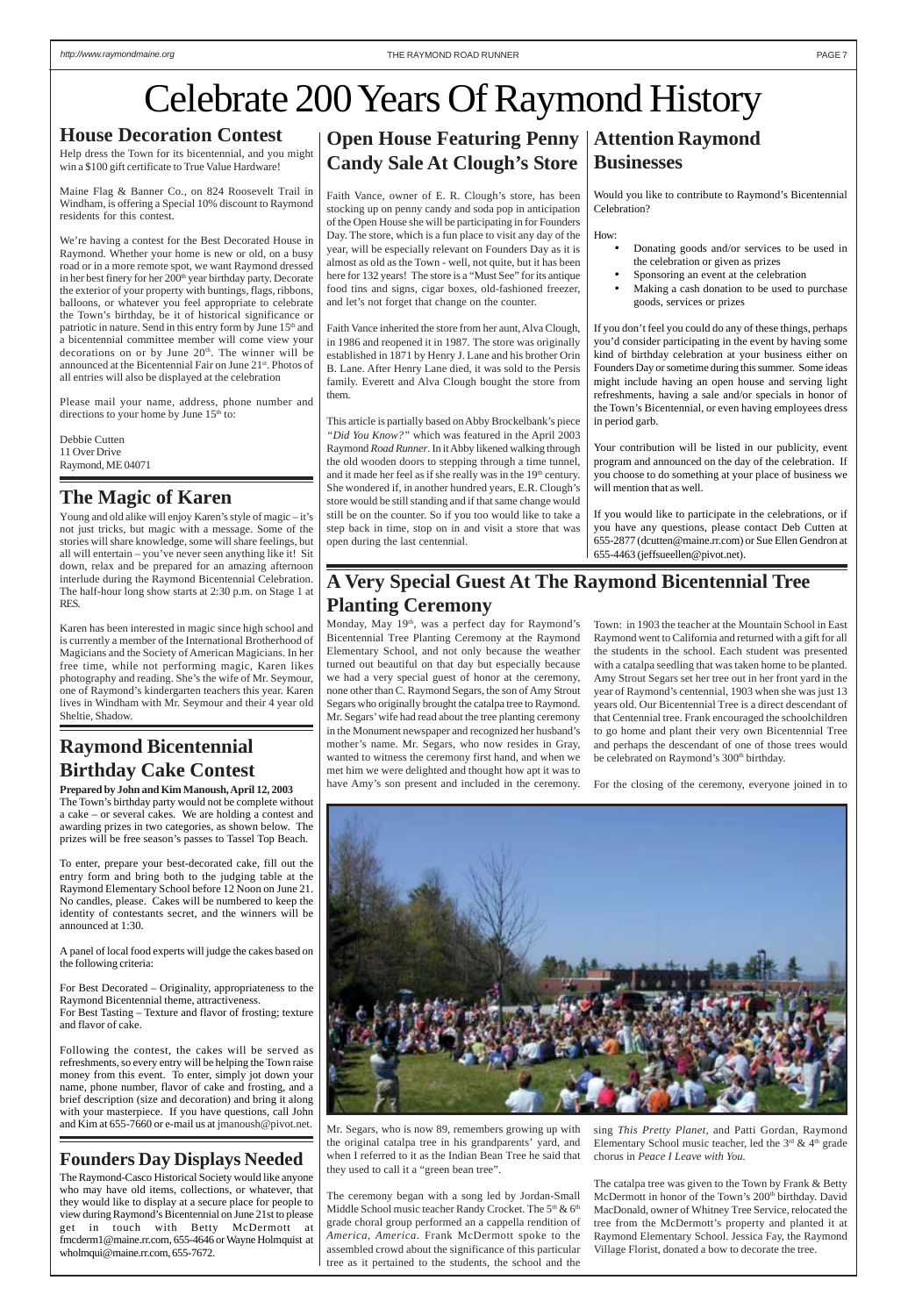#### PAGE 8 THE RAYMOND ROAD RUNNER THE RAYMOND ROAD RUNNER THE SAME THE RAYMOND ROAD RUNNER THE SAME THE SAME THE SAME THE SAME THE SAME THE SAME THE SAME THE SAME THE SAME THE SAME THE SAME THE SAME THE SAME THE SAME THE SAME

# **Raymond And Gray Wish Each Other A Happy Birthday**

We are planning a relay between Raymond and Gray to exchange messages to celebrate Raymond's 200th and Gray's 225th birthdays. Each town will write a birthday message to the other on a scroll. The scrolls will be placed in a baton and carried by a runner from each of the towns, and the batons will be exchanged at the Raymond/Gray town line on Egypt Road. Our relay runner will return with Gray's baton to the Fair at JSMS where the message will be read aloud.

Runners and Walkers are needed to complete this relay. The relay will start with the Parade in Raymond Village and continue on to the town line on Egypt Road and then return to JSMS. The distance for each runner will depend on how many participate in the relay. Anyone interested in participating please contact Bob Payne at 655-2165 or email blueridgeguide@bigfoot.com. Please reply by June 15th if interested.

## **Congratulations Cub Scouts of Pack 800**

You met the Can Tab Challenge once again!

*And your reward is*…..You get to dunk your favorite leader, and selected leaders will get their annual Mohawks!

The haircut event will take place on Founders Day, June 21st, at 12:30 on stage beside the dunk tank. Dunking begins at 1:00 and will continue until 2:00. See you there!

## **Pam Baker**

Named "Portland's own Queen of the Blues" in 1996, Pam Baker has been singing professionally for the past 20 years. She knows from years of experience how to work a crowd and draw the audience into what she's singing. Baker has performed with Popa Chubby, Sandra Hall, Shemekia Copeland, E. C. Scott, Larry Garner, Johnny Rawls, Shirley Lewis, Zora Young, Smokey Wilson and has opened for James Montgomery, Tab Benoit, Duke Robillard, Saffire - The Uppity Blues Women, Elvin Bishop, and Walter "Wolfman" Washington, among others.

Her band, The BluTonics, provide well-seasoned support for some exciting new material, as well as some of your old favorites. For great blues, swing, soul, some roots rock and R&B with an infectiously funky backbeat, come feast your ears and dancin' shoes on Pam Baker & The BluTonics.

# **Old Fashioned Skills Demonstrated On Founders Day**

One of the most exciting additions to this year's celebration is the return of some old-fashioned skills many of us haven't seen demonstrated in quite some time.

Bob Dunning of Little Mountain Cabinetry in Bridgton specializes in historic restoration carpentry. Bob works on period houses as well as public buildings, many of which are on the National Historic Register. Bob performs his work using early woodworking and carving tools. He will demonstrate hand planing for us.

Eve Abreau of Maine Rustic, also in Bridgton, creates beautiful folk art, weathervanes and rustic furniture. She will be displaying her one-of-a-kind weathervanes at our Fair.

Gail Waisanen of Egypt Road in Raymond is a multitalented craftswoman. She will demonstrate the art of spinning wool and may even offer some hands-on experiences. Gail will be selling hand-painted sea glass pins, Maine walking sticks and assorted crafts.

Girl Scout Troop 621 has offered to demonstrate soap making between 11:30 and 1:30. This will allow time for the Girls to enjoy the Fair for themselves as well. They will be assisted by their Troop Leader Jeri Keane.

Jamie Trafford and her friend Barbara Morton will be demonstrating the art of basket weaving. Many of their creations will be on sale.

Veronica Haskell of Raymond will share with us her authentic collection of old-fashioned lace which includes bobbin lace, filet lace and knit lace. She will also demonstrate crocheting and tatting.

Judith Bates of Judith Bates Basketry on Raymond Cape Road will be displaying some of her unique work. Judith is a self-taught basket maker and has been at it for more than 20 years. She creates contemporary style pieces of art working with wicker, twine, gourds, vines and round reeds.

Judy MacLean of Good Scents Organics on Sloan's Cove Road started experimenting with herbal cures when her children were young, and since then she has created lip balms, hair rinses, balm for bug bites, natural insect repellents and more. She will have spring tonics, natural teas, salves, and lip balms on sale. She will educate us about native plants and wild weeds that can be used for burns, poison ivy and as insect repellents. She will conduct a Walk & Talk at 2:30 and have handouts for us.

Cinda Roy of Foxtail Lodge Art Shoppe on Hawthorne

Road is new to the area and recently purchased the Old Unique Shop where she will soon be offerings classes on making stained glass. She sells pottery in her Shoppe as well. She will demonstrate stained glass for us.

Ron Raiselis is a cooper at Strawberry Banke in Portsmouth, NH. He is visiting us on his day off to demonstrate this skill which was once ubiquitous in Raymond. Ron resides in Lebanon, Maine.

Diane Cole lives on Main Street in Raymond. Among her many skills is chair caning which she will demonstrate for us.

Bob Wallace will be demonstrating leatherworking, and he will be selling his finished work. When I asked him if he did this as a business or a hobby he answered, "We'll see how *this* goes."

Susan Symonds of Sweet Williams on Spiller Road in Casco will be sharing maple syrup delicacies with us. The Symonds have been operating a sugar house in Casco since 1997, and they participate in the annual Maple Sugar Sunday in Maine. Susan will have traditional syrup gathering tools on display and will be selling her syrup and other maple goodies.

Nimble Thimbles is a group of quilters who gather regularly in Gorham to create fabric masterpieces. Even their name "tags" are works of art! Neeltje Dunham of Raymond will be showcasing some of their heirloom quilts as well as demonstrating how quilts were made in the past, without electricity. The Nimble Thimbles may even be raffling off

one of their creations.

And last but not least, Katie Allen will be selling her handmade pillows to help benefit the Animal Rescue League, so be sure to visit her booth and see her lovingly crafted pillows.



# **Antique Home Slide Show**

Linda C. Griffin of Windham will show slides on identifying Raymond's antique homes. She will explain architectural styles and will show examples of each style. Linda has been interested in early homes all her life and has restored 18 of them. She and her husband are working on a c. 1900 Victorian on Main St. in Raymond. Bring your pictures and questions on your early home, and she will try to help. Linda is a member of three local historical societies and is on the advisory service for Greater Portland Landmarks, a preservation group. She is also a broker with Allied Real Estate in Windham and specializes in listing and selling antique homes in real estate.

Linda will be performing her presentation in the Historical Trailer at JSMS between 12:00 – 1:00pm.

# **Best Bicentennial Garb Contest**

Please join in on the fun and dress up for our Bicentennial Celebration. On Founders Day, June 21st, we will be having a 200th year birthday party for our town. A Fair will be held at the schools from 11:30am to 4:30pm. To celebrate the history of our town and to lend atmosphere to the celebration, we'd like as many people as possible to dress in period clothing. The Town was founded in 1803; however, any type of Colonial or Victorian style clothing would be appropriate. All those dressed up will gather for a group photo in the Courtyard area behind the Historical Trailer at JSMS at 12:30pm. Prizes will be awarded for *Best Costume - Adult Male & Female* and *Best Costume - Child Female & Male*. Prizes will include \$100 gift certificates for the adults and season passes to Funtown/Splashtown USA for the children.

P.S. We'd love for you to show off your Bicentennial Garb in the parade earlier in the day as well. If interested in being in the parade, please contact Brenda Olsen at 655- 4670 (olsen@pivot.net) or Karyn Knights at 655-3926 (knights@pivot.net).

If you have any questions please contact Deb Cutten at 655-2877 (dcutten@maine.rr.com) or Sue Ellen Gendron at

655-4463 (jeffsueellen@pivot.net).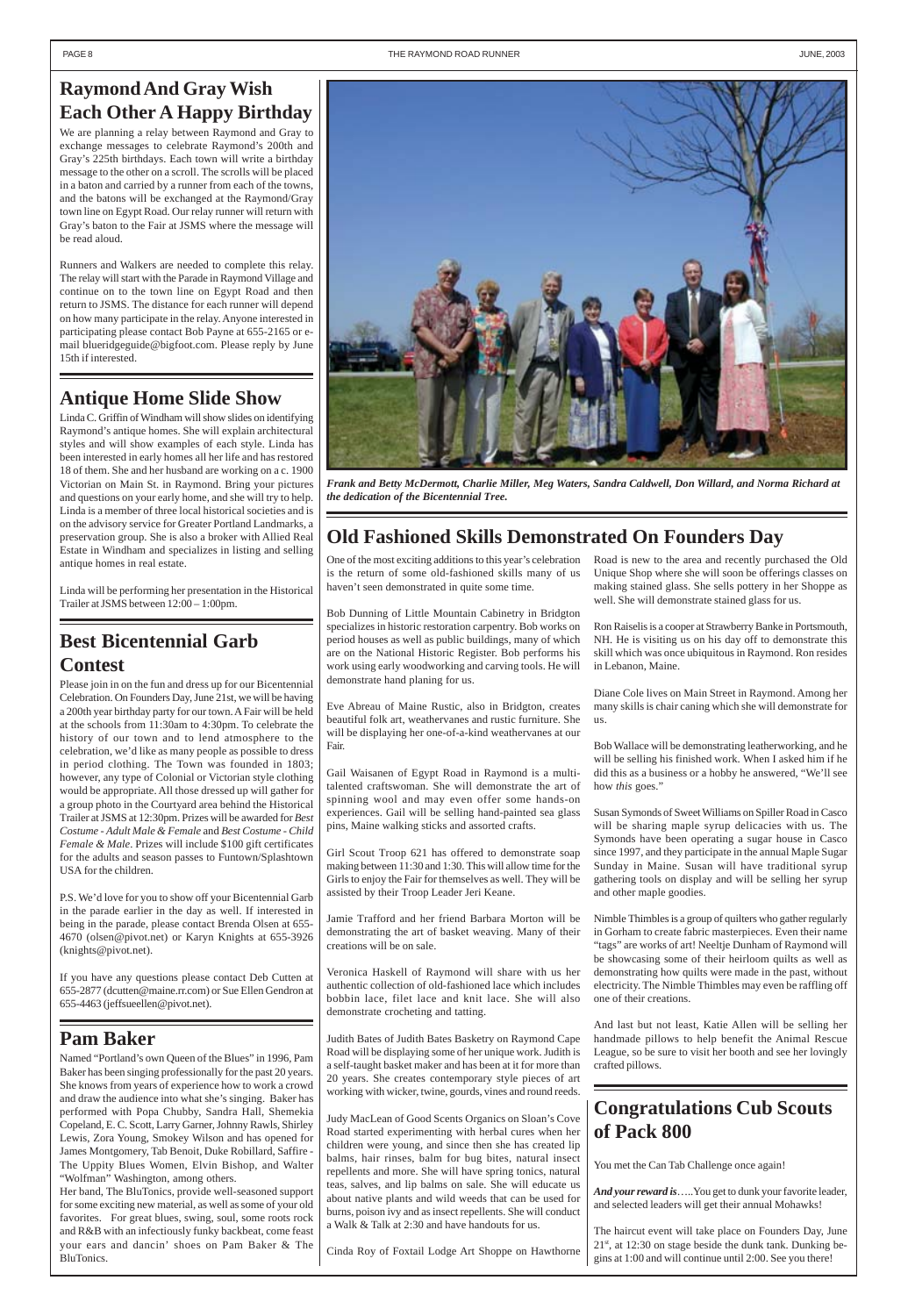# **Free Shuttle Buses Between The Parade & Fair Sites**

Shuttle buses will be provided to transport people between Raymond Elementary School (RES) and the Fire & Safety Building (FSB) which is at the end of the Parade route. The buses will run every 15 minutes between 9:00am and noon. Parking may be at a premium in both the Village and at the Fair site so it makes sense to leave your car at RES before the parking there becomes limited, take the bus, and then not have to worry about a parking space in the Village either. The Parade will culminate at the FSB where a Dedication Ceremony will take place immediately thereafter. So park your car at the school, grab your lawn chairs and take a short bus ride, and then find yourself a nice shady spot on Main Street or stay put right at the FSB and wait for the Parade & Dedication Ceremony.

## **Pie Eating Contest**

How many blueberry pies can you eat? Win the contest, and you'll win a free season's pass to Funtown/Splashtown USA or a \$100 gift certificate to True Value Hardware!

Two winners will be chosen: one from the Adult Competition and another from the Child Competition. Whoever eats the most pies in the allotted time in each competition will win. If you would like to participate, please write down your name, address, phone number, age and how many pies you think you can eat and mail it to the address below by June 15th. The contest will be held at the Bicentennial Fair at RES on June 21st at 2:00. If you have any questions about the contest, please call Teresa Sadak at 655-5411.

Mail entry form to: Teresa Sadak 207 Webbs Mills Road Raymond, ME 04071

# **Win A Week At Tassel Top Cottage!**

Raffle tickets will be sold throughout the summer for a one-week stay in the cottage at Tassel Top Beach (a \$749 value). The Bicentennial Committee has reserved the week of 7/17/04 through 7/24/04 for one lucky winner to be chosen on Labor Day weekend. Tickets will be sold at the Town Elections on Friday, May 16th, the Annual Town Meeting on Saturday, May 17th, the Bicentennial Celebration on June 21st and by Bicentennial Committee members throughout the summer. The price of the raffle tickets will be \$1each or six tickets for \$5. For more information about the raffle, please contact Betty McDermott at 655-4646.

Then come have tea (and breakfast) with us.

MENU: PANCAKES, SCRAMILED EGGS, **SAUSAGE OR BACON CHOICE OF BEVERAGE** 

WHERE: RAYMOND VELAGE COMMUNITY CHURCH **MAIN STREET** 

WHEN: FOUNDER'S DAY June: 21, 2003 7:30 - 9:30 AM

COST: \$3.50 PER PERSON OR \$12.00 PER PAMILY



# **Tassel Top Helps Celebrate Raymond's Birthday**

Firstly, Tassel Top Beach will admit Raymond residents free on Founders Day. The fee which is normally charged will be waived for Raymond residents on June 21st.

Secondly, the Tassel Top Board has donated 2 season passes, an \$80 value, to the Bicentennial Committee to give away as prizes. These passes will be awarded to the winners of the Best Decorated and Best Tasting Bicentennial Cake Contest.

Thirdly, a one week stay at the Tassel Top cottage will be raffled off on Labor Day weekend. Raffle tickets for this great prize will be sold at the Fair and throughout the summer. One lucky winner will have a free cottage (worth \$749) for the week of July 17-24th, 2004.



If running the Sk/IOk lan't your cup of

# **Bicentennial Planning Committee Still Needs A Few Volunteers For Fair!**

We still need a few people to help with the games and to relieve those who have volunteered for the whole day: floating helpers will allow them a break here & there.

Lakes Region Television will be filming our entire Bicentennial Event, and they have asked for 2 or 3 community volunteers to help with filming. They will provide cameras and instruction. This is a great learning opportunity for anyone who has ever been interested in "getting into television".

We could also use more people to help set-up on the evening of Friday, June 20<sup>th</sup>, and the morning of Saturday, June  $21^{\rm st}$  , and also people to help take-down & clean-up on the afternoon of June 21st.

We are going to be filling hundreds of balloons with helium, and we need people to help with that, too. Come early for the Fair (and get a good parking space) and help us fill balloons.

We're expecting a big crowd for the Fair, and we would also like to see more organizations, individuals or businesses sell food that day. It's a great way to make money for your group or for the entrepreneur.

If you can help, please contact Deb Cutten at 655-2877 (dcutten@maine.rr.com) or Sue Ellen Gendron at 655-4463 (jeffsueellen@pivot.net) as soon as possible.

# **Raymond Village Church Pig Roast**

Celebrate Founders Day with an old fashioned home cooked meal!

> Saturday, June 21, 2003 4:30 to 6:30

- Menu: Roasted Pig Potato Salad Cole Slaw Beans Rolls Strawberry Shortcake
- ADMISSION: Adults: \$10 Children under 12: \$6 Children under 5: Free Family of 4 or more: \$35

Handicapped Accessible

# **United States Flag Collection**

Boy scouts from Troop 800 will collect worn United States flags during Founders Day in order to provide a proper retirement ceremony to be conducted in the fall of this year. Boy Scouts will be available throughout the day at many events as we celebrate Raymond's bicentennial. If you have a flag to donate for proper retirement, please see any Boy Scout in uniform.

# *Come See the Founders Day Parade!!!*

The parade runs the whole length of Main Street in Raymond Village from Route 302 by Sunset Variety to the new Fire Station. Park at the Raymond Elementary School and take the bus.

So, there's plenty of good views, just bring your own chair! It starts at 10:00am on June 21st. Don't be late!

*Here's what you'll see… Slugger from the Portland Sea Dogs A Mini-Jet from the Air Force Lots of floats from our community Fire Trucks & Police Cars Horses & Cattle Kora Royal Guard Drum & Fife Band Kora Shrine Jeep Renegades People you know and some you don't And of course clowns, candy & balloons!*

## **Also Appearing Singer-songwriter Carole Wise Bluegrass Band Muddy Marsh Ramblers**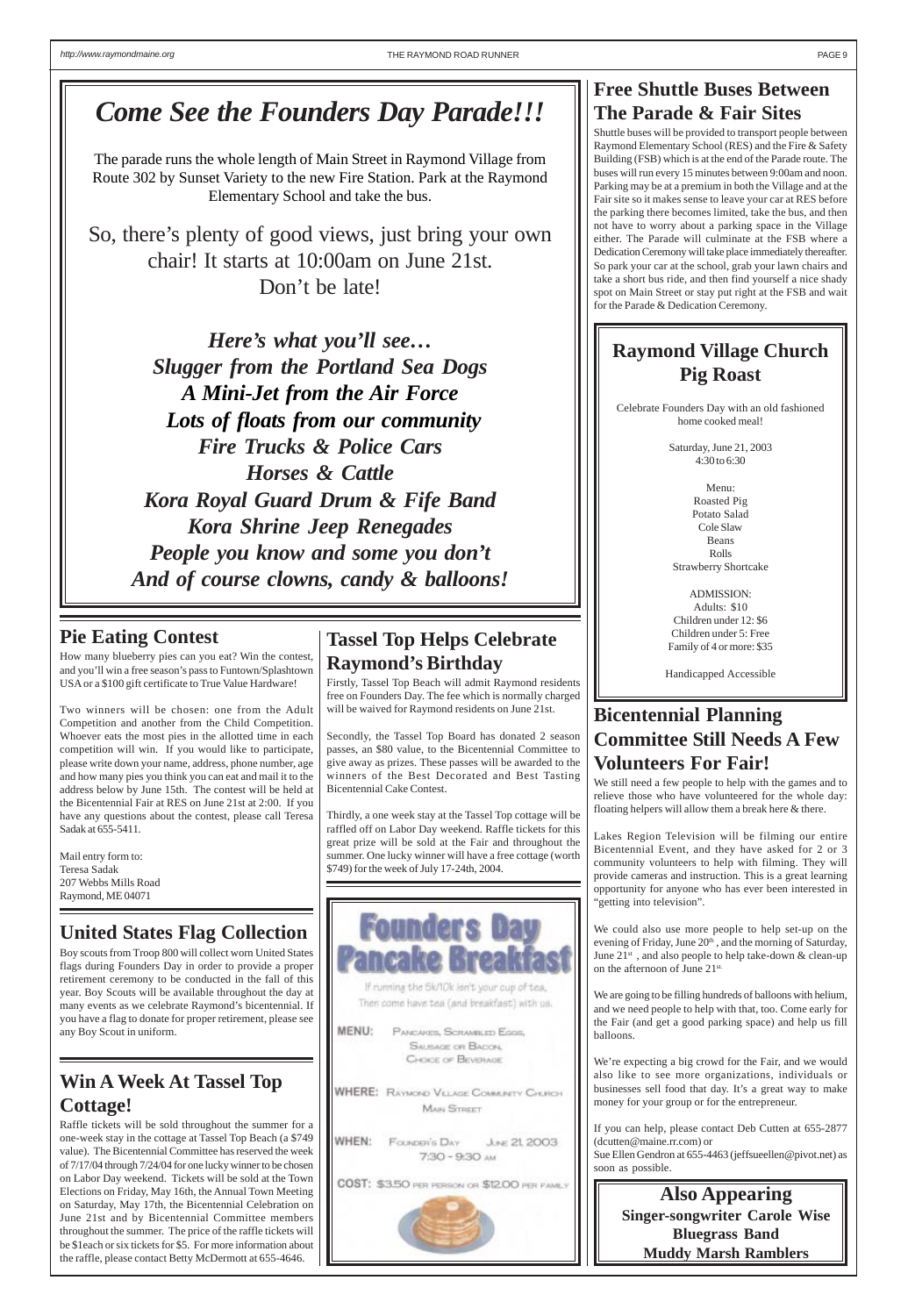# **The Wrecking Crew**

The Wrecking Crew began in the summer of 1998 after Doug Elder's secular alternative group had decided to call it quits. Doug felt certain that God was pulling him in a new direction and he began collaborating with his brother Darren Elder, a drummer influenced by a variety of musical styles. With Doug on vocals and guitar and Darren on drums, the brothers began building up a stockpile of original music and lyrics, letting the spirit lead wherever it would. As the fruits of this endeavor emerged, it became evident that an intense and undiluted form of spiritually uplifting funk was being assembled.

By August of 1998, Doug and Darren were officially in search of a bassist. Darren knew Ty Monroe as the guitar player in their church's worship team, but could not help thinking that his musical skill and his heart for God would make him an excellent bassist for The KPWC. Darren told Ty about his idea and before long they decided to get together to jam. As soon as this trio played one song together they all knew something was clicking. Ty soon formed a distinct sound through his funky slap bass techniques and his ability to hold down a groove. Doug, commenting on Monroe said, "I couldn't believe this guy. He sounded like he'd been playing bass forever. He is an absolute natural."

Now that The KPWC had become a three-piece group, they knew exactly what to do. Write music, practice it, and pray hard for a keys player to fill out their sound. Again, God met the Wrecking Crew's needs abundantly, this time

Up in Maine, there's an acoustic trio named Turkey Hollow that plays a uniquely Maine kind of acoustic country-folk music that combines bluegrass, folk and country with dashes of blues, Cajun and Celtic. The group's emergence is part of the flowering of roots music that has roused the country since the remarkable commercial and critical success of the top Grammy-award winning roots music soundtrack to "O Brother, Where Art Thou."

Roots music means different things to different people, depending on the soil in which their roots are planted. Roots music in the Midwest might mean Chicago blues, but to somebody from New Orleans, it's Cajun; in Memphis, Miami, or Maine roots music means something different still. The origins of these diverse threads of American roots music go way back to the musical traditions of Europe and Africa, which were fertilized and shaped along the way by the unique character, history, and geography of this country—producing such different musical genres as traditional country music, blues, gospel, Appalachian balladry, Cajun, and folk. Whatever its form, up until recently the rich array of American roots music was rarely heard on the radio.

Turkey Hollow's roots are firmly embedded in the fields and farmland of rural central Maine, where band members Tom Rowe, his son Dave Rowe, and Denny Breau were born, grew up, and continue to live today. Their families' musical traditions have played an important role in the trio's evolution as professional musicians and in the creation of Turkey Hollow. "Denny grew up with old-timey country music; I grew up with jazz and big band music and we were both part of the folk and rock 'n roll eras as well," explains Tom. "Dave absorbed all that, and was later influenced by the music of his own generation. Today, Turkey Hollow draws upon all these traditions, and upon the region's French Canadian, Irish, and Scottish musical influences as well."

Turkey Hollow bass guitarist Tom Rowe is also a member of the well-known folk trio Schooner Fare, while guitarist Denny Breau is a many-time winner of Maine Country Music Association awards. Tom's son, guitarist Dave Rowe, who has performed since the age of 15, completes the trio. The group's inspired songcraft and harmonies, diverse blend of bluegrass, country and folk, and a lively stage presence has attracted growing numbers of enthusiastic fans since the group formed in 1998.

Turkey Hollow sings in tight three-part harmony with banjo, mandolin, piano, and tin whistle rounding out their rich guitar sounds. Turkey Hollow performs primarily original tunes, written by all three members, which are included on their two recorded albums, "Turkey Hollow Consort" and "Live Turkey"—as well as covers of Bob

# **Lake Region Television Will Be Filming Our Bicentennial Celebration**

Lakes Region Television (LRTV) is a local access cable television station serving twelve communities in the lakes region of Western Maine. Their two channels reach a potential viewership of over 5,000 families in Bridgton, Harrison, Naples, Sebago, Denmark, Baldwin, Cornish, Hiram, Parsonsfield and Porter that are part of the Adelphia Cable system. One of their channels is also seen by an additional 3,000 families in Casco and Raymond, thanks to an interconnection arrangement with Time Warner Cable.

Twelve to fourteen LRTV volunteers and their mobile Field Production Truck will be on hand throughout the day to record for posterity Raymond's Bicentennial Celebration. Camera operators will be shooting hours and hours worth of footage which will then be edited, mixed & fixed to create a wonderful video montage of the Day's events. The resulting video piece will be aired on LRTV Community Access stations (Channel 2 for Time Warner Cable subscribers and Channel 5 & 7 for Adelphia subscribers). The video will also be available for sale from the Bicentennial Planning Committee, a "Must Have" for all of you tireless volunteers who have worked so hard to put this Celebration together (and who probably won't get to see all of the events).

LRTV is looking for 2 to 3 community volunteers to help operate cameras on June 21<sup>st</sup>. They will provide instruction with the cameras and guidance as to what to be shooting. This is a great learning opportunity for anyone who has ever been interested in "getting into television".

If you would like to help please contact Deb Cutten at 655-2877 (dcutten@maine.rr.com) or Sue Ellen Gendron at 655-4463 (jeffsueellen@pivot.net) as soon as possible.



country artists. Their uniquely appealing stage presence includes great picking and soaring harmonies, humor and energy, and the ability to tell a good Maine story. "Turkey Hollow quickly grabs an audience and doesn't let go," says Dick Cerri, Director of the World Folk Music Association.

Turkey Hollow has gained a national reputation through tours across the Northeast, down the East Coast, and out to the Midwest. The trio showcased at the 2000 Falcon Ridge Folk Festival in Hillsdale, NY, was featured at the Northeast Performing Arts Conference in Boston that same year, and was named to the Maine Arts Roster in 2001.

Turkey Hollow is a particular favorite of Louisiana audiences, for Turkey Hollow's unique Maine roots are closely intertwined with the Cajun music of Louisiana. But whether the influence is Celtic or Cajun, blues or bluegrass, Turkey Hollow's unique sound is firmly rooted in the rich working class traditions of central Maine.

"Turkey Hollow is superb," enthuses Michael Miclon, Owner/Director of Oddfellows Theater in Buckfield, ME, and former Executive Director of Maine Arts., Inc. "They bring the very best in musical ability and smooth presence to the stage. They are some of the finest musicians I have had the pleasure to work with."



# **Carole Wise**

*Northeast by Southwest*, the music of Carole Wise draws from her personal experience and journey. At the same time, it has a universal quality, which speaks to all. Her songs are fresh and vital and come alive when she sings. Her strong, versatile voice & guitar style will touch you deeply. Carole will share original songs from her 1987 (*Still Here*) & 1999 (*The Bottom Line*) CDs, as well as other acoustic favorites. An extremely diverse, as well as personable, performer Carole masters the art of connecting with her audiences.

"Music is a language which has the potential to bring folks together through the recognition of common experience & emotion...

I want people to leave the concert feeling a sense of hope and in touch with their humanity. I invite you to find a piece of yourself in my songs."

with the introduction of Karl Anderson. Karl was a perfect fit for the group: a strong Christian, a fast learner, and a natural musician who could play by feel rather than by notes on a page. With his vast musical knowledge, Karl contributed a great deal to the writing process and filled out the sound immensely with skillful work on the Hammond Organ and Fender Rhodes, as well as some added vocal harmonies.

The KPWC spent the better part of its first year practicing and playing out in this four piece format. When the opportunity arose in late 1999 to jam with DJ Joe McCann, (formerly of the Boston based band, 'Overflow') the Wrecking Crew was not really looking to add another member. Fortunately, God had other plans. Just seconds into the first jam session, everyone in the room knew that Joe was in. His intricate turntable work and hip-hop vocals clearly add to the fullness of each song and make The

KPWC's sound even more diverse.

Presently The Kingpin Wrecking Crew is ready to follow wherever God leads. Perhaps Ty Monroe put it best when he said with regard to the band's future..."I see God taking us to great places musically and spiritually for the sole purpose of glorifying His name and bringing people to Himself."



*Also Appearing: Muddy Marsh Ramblers*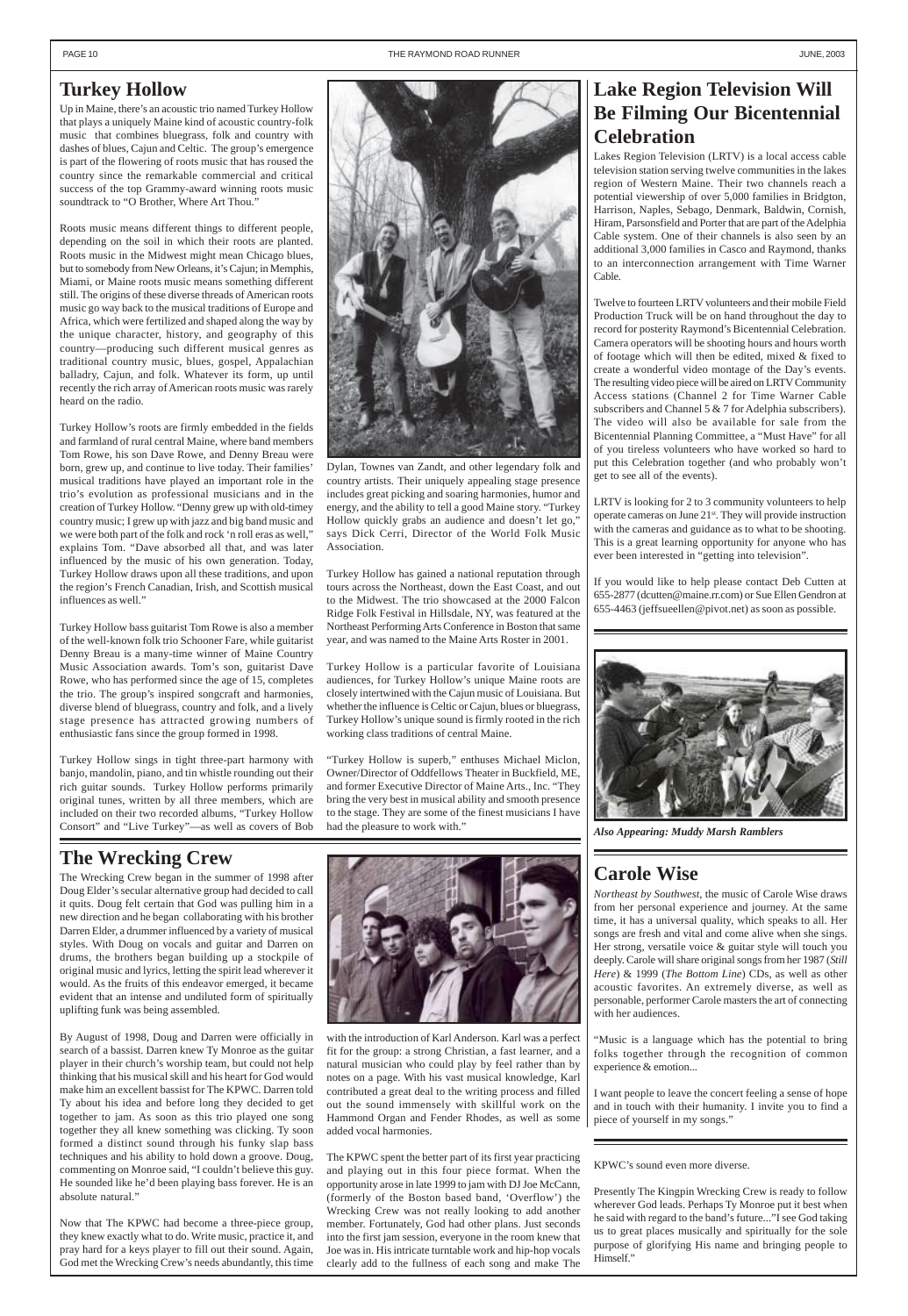## **Lecture On Hawthorne At The Hawthorne House Manufacture 1 Want To Be A Trailblazer?**

# **Join Us On Our Newest Letterbox Trail!**

We are so pleased to be announcing our latest addition to our "Lakes Region Letterbox Trails." This year we will be incorporating an "Architectural" trail which highlights traditional as well as non-traditional architectural styles found in Raymond. The tour will begin about 10am on Saturday, June 28, at the Raymond Village Library.

There is no cost for the tour, but if you'd like to purchase your own personal stamp book to record your stamps, those will be available for \$4. You may leave your car in the parking lot and board a bus for the tour. The tour will take approximately 2 hours.

We'll return to the parking lot around noon. If you'd like to join us for lunch, we'll head from the library to Kokatosi Campground. Subway Sandwich Shop has graciously offered to put on a free lunch for us at Kokatosi - isn't that great? If you can't join us for lunch, you can leave from the library at noon. There is still plenty of room available on the bus. Please call Debbie Blanchard to reserve you spot or to ask questions at 655-8672.

Explore the rich heritage of your community as Raymond prepares to celebrate its Bicentennial. If you can't make it on the 28th, guide books and stamps books will be on sale at Sunset Variety and the Raymond Village Library from June 21- Oct. 10. Happy Letterboxing!

## **East Raymond Chapel United Church of Christ**

# **Raymond Fire Auxiliary**

The Raymond Fire Auxiliary sponsored a Pot Luck History Supper on April 26<sup>th</sup> at the new Public Safety Building. Between 70 and 80 past, present and future members attended.

Following a delicious meal, Ernie Allen started the evening off with a brief past history of the Raymond Fire Department. Several past members did a little reminiscing. The present Fire Chief Denis Morse brought everyone up-to-date.

In the past the Auxiliary has been very active in Raymond with assisting at fires, fund raisers, community service and fun. We have held baked bean and fried clam suppers, food sales, sponsored a Girl Scout troop, Thanksgiving basket raffles, a booth at Founders Day and scavenger hunts.

We would welcome new members. If interested, call Raymond Dispatch at 655-7851 and leave your name and number.

394 Webbs Mills Road Pastor: Rev. Joyce A. Long

A little of the Chapel's History:

In 1884 at East Raymond, nine ladies and five gentlemen of the town met to form a Benevolent Society which was variously referred to as the "Ladies Benevolent Society" or "Ladies Sewing Circle." Within three years, membership had grown to forty men and women. Records of the society show that, at a meeting held December 22, 1887, it was voted that the funds of the Society (collected by dues) be used for building a church, chapel, or vestry at East Raymond. On September 6, 1888, the Society's minutes report "a goodly number present - decided to build a Chapel to consist of two rooms built on one floor." During the following year, members contributed time and material for grading the lot obtained from Orrin and Henry Lane and Lester Jordan on the present Route 85 site. Interested citizens also contributed generously to building the Chapel. In August of 1889, "the usual exercises of a'Circle afternoon' were varied by a visit to the new Chapel to see how it was progressing and give our advice, if any was needed." The East Raymond Chapel was completed in

1890. In July of that year the Ladies Benevolent Society voted to become responsible for all debts incurred in furnishing the inside of the Chapel. The East Raymond Chapel was rededicated to the Glory of God on its 100th anniversary year, August 12, 1990.



#### Upcoming Events:

- Sunday services will begin again June 1" 8:30am - all are welcome.
- We, the caretakers & members of East Raymond Chapel, are waiting to hear, after a site visit, whether we have been selected to be on the Maine Historical Preservation Society List.
- June 21st, Raymond Bicentennial We are planning to have our doors open for anyone to visit the Chapel who haven't had the opportunity. Mimi Wetzell will be in the Chapel playing our old pump organ as well as old gospel hymns on the piano. Come and sit a spell. We will also have a Yard Sale at that time from 11:00-2:00.
- July 20th 7:00pm We will be having a good old Hymn Sing to get the spirit moving in our hearts. Refreshments at 6:45pm

Standing at the corner of Hawthorne and Cape Roads for almost 200 years is the boyhood home of the famous author Nathaniel Hawthorne. The house owes its continued existence to the *Hawthorne Community Association*, whose members have volunteered their time and contributions to preserve the property since 1922. It has been listed on the National Register of Historic Places since 1969.

In recognition of Raymond's bicentennial and with assistance from the Maine Humanities Council, we have invited Hawthorne scholar Dr. Trudi Riesenberg to speak at the Hawthorne House on Saturday, June 28, at 6:30 (The Saturday after the Founders Day celebrations). Dr. Riesenberg grew up in Brunswick and was educated at Principia College and Washington University. She has taught at levels ranging from elementary school to college, and has published numerous articles. Currently she is writing a book about Hawthorne's Rome. Her interest in Hawthorne began during her graduate studies, and recently has centered on his years in Rome. Her lecture in Raymond will introduce Hawthorne in a new perspective, focusing on him and other American travelers in Rome in the 1850s, and how his experience was translated into his work *The Marble Faun.*

The Raymond Village Library, co-sponsor of this event with the Hawthorne Community Association, will have a selection of Hawthorne books and materials on display. Open hours are Mon. & Wed. 2 pm – 8 pm, Thurs. & Sat. 9 am – noon, and Sun. 11am – 6pm. The lecture and exhibit are made possible with support from the Maine Humanities Council through the New Century Community Program.

Following the June 28 talk, the Association will hold its annual Strawberry Festival at 7:30. The Festival celebrates the start of the summer season with a delicious strawberry shortcake dessert featuring homemade shortcake and 100% fresh ingredients. Both events will be open to all and will be held at the Hawthorne House

# **Hannaford Windham Awards Check For \$1,720 To The Raymond Schools Through "Hannaford Helps Schools" Program**

Hannaford Store Manager Cindy Hakala presented a check in the amount of \$1,720 to Norma Richard, Principal, representing the Raymond Elementary School and the Raymond PTA. This amount reflects the dollars earned by the Raymond Schools plus a \$1000 education grant awarded for raising the most dollars through the "Hannaford Helps Schools" Program.

Under the terms of the program that ran last fall, shoppers could raise funds for local schools by purchasing certain

General Mills products. More than 1000 schools in five states participated in the school program. Over \$250,000 was raised.

There was no limit on the amount that could be raised by each school. Each store awarded an additional \$1000 education grant to the one school registered through that store that raised the most funds. The Raymond Elementary School was Windham's education grant winner.

Norma Richard, Principal, thanked Hannaford for the check and said, "We appreciate receiving this generous check from Hannaford to support all of the programs offered to our students through the Raymond Schools and the Raymond PTA." The children at the Raymond Elementary School also appreciated the ice cream party that Cindy and Hannaford volunteers, including Raymond parents Tracie Morris and Kim Cave, arranged for the entire school on April 18.

Hannaford Bros. Co., based in Scarborough, Maine, operates 155 supermarkets and food and drug combination stores in Maine, New Hampshire, Vermont, New York, and Massachusetts. A wholly owned subsidiary of Delhaise America, Inc., Hannaford employs more that 22,250 associates. Additional information about the company can be found at its website www.hannaford.com.